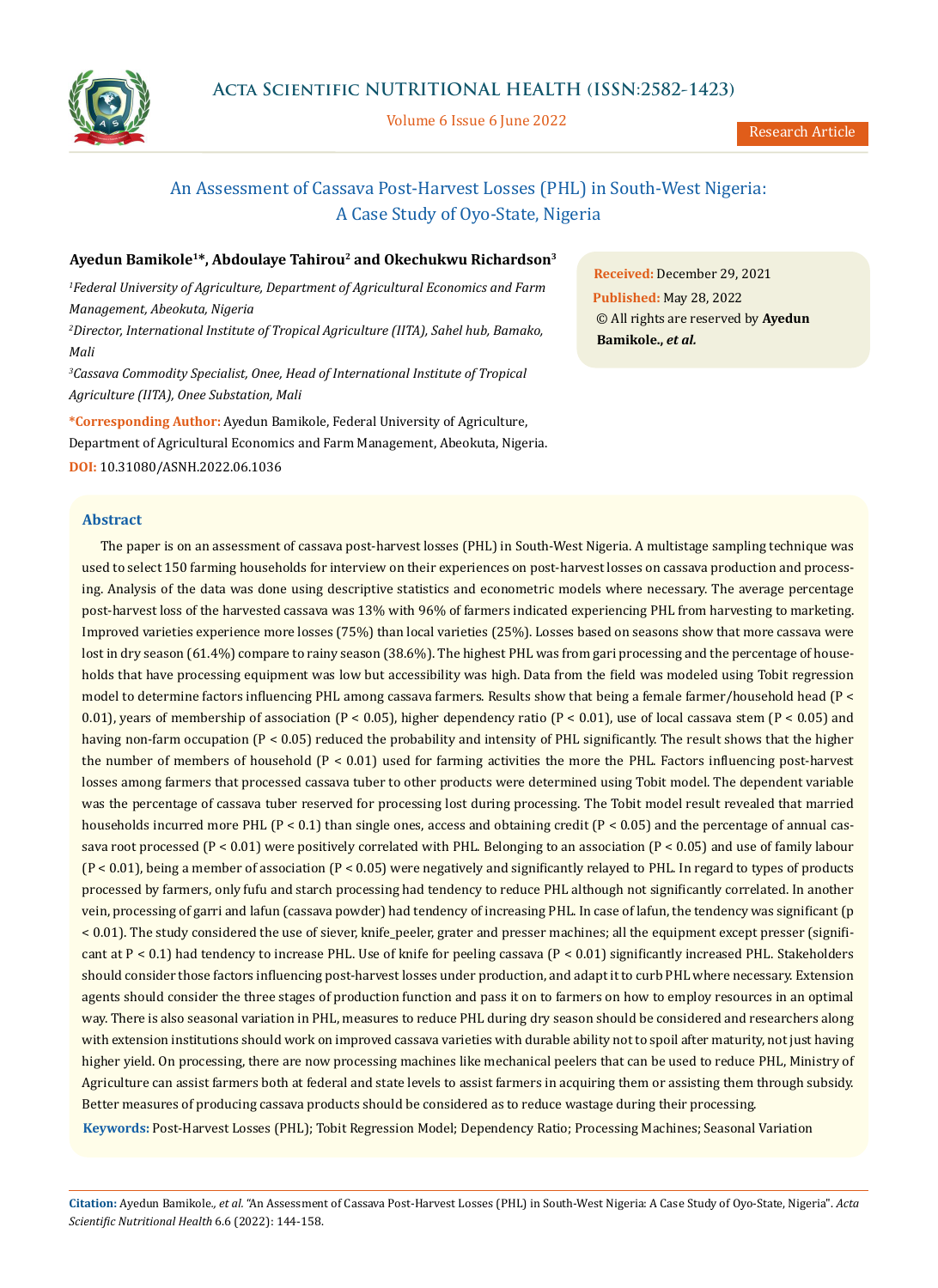#### **Introduction**

In Sub Saharan Africa (SSA), 36% of food harvested is lost, equating to an average 167 kg/cap per year where only 7 kg is at the consumer level [1]. The losses mainly occur at harvest: 12.5%, post-harvest 12.7%, processing and packaging 4.5%, distribution 4.6%  $[2]$ . Food losses take place at various stages in the food supply chain which include production, post-harvest and processing [3]. The distribution of losses across the value chain in developed economies differs from that in developing economies. In the latter, more losses occur towards the production stage, while in the developed economies more occur towards the consumption stage [4]. Substantial food losses occur at the post-harvest stages; during marketing and processing in developing countries [5]. Food losses occurring at the end of the food chain (retail and final consumption) are better categorized as food waste, which relates to retailers' and consumers' behavior  $[6]$ . In the opinion of  $[4]$ , the term 'food loss' can refer to a loss of quantity and/or quality; loss of quantity is measured in terms of weight and volume while loss of quality requires subjective evaluation, in most cases in the absence of appropriate standards and tools; loss of weight due to a reduction in moisture content cannot be described as loss since the nutritional quality of the food remains intact.

[1] distinguished between food loss and food waste: Food waste generally relates to behavioural issues and is often defined as edible food that has been unutilized as a result of human action or inaction. Food loss on the other hand is food that has decreased in quality and is no longer fit for human consumption due to inadequate supply chain systems  $[6]$ . defined food losses as the decrease in edible food mass throughout the part of the supply chain that specifically leads to edible food for human consumption while [7] submitted that losses occur all along the value chain. *According to [8], g*reat losses are sustained from the moment the food crop is ready to be harvested until it reaches the consumer's table. In her perspective, these can be attributed to two major causes which are infestation by microorganisms, insects, and rodents; and the fact that crops are living plant tissues which during storage undergo metabolic and physiological activities that utilize nutrients, these activities being adversely affected by various environmental conditions with resultant large losses of food*.* 

#### **Literature review**

[9] noted that Nigeria's diverse climate, from the tropical areas of the coast to the arid zone of the north, make it possible to produce virtually all agricultural products that can be grown in the tropical and semitropical areas of the world, adding that yearly, farmers produce a lot to boost the economy but most are lost at post harvest stage. The post-harvest technological scenario in cereals, grain legumes, oilseeds, fruits, vegetables, tubers, roots etc. of Nigerians present a dismal picture and are mostly comprised of traditional techniques practiced by growers, traders and the processors resulting in considerable deterioration of physical and nutritional qualities of harvested crops [10] as cited in [9]. In the opinion of [11], the most important losses in agricultural production which involve the greatest costs on the farm economy occur post-harvest, adding that it is estimated that worldwide between 10 and 40% losses of agricultural produce occur post-harvest. In developing countries, the lack of access to cold chain systems and reliable energy sources required to power them, results in large post-harvest losses - 10-50% food loss - [1]. In accordance with the above, [12] added that in some developing countries post-harvest losses can amount to as much as 40% of production. Once harvested, roots and tubers are more perishable than grains; this is related to their higher moisture content, greater susceptibility to physical damage and higher metabolic activity [13]. Several species of fungi and in some cases bacteria participate in post-harvest deterioration and rots of tubers and agro-produce [11].

Cassava is an important regional food source for 200 million people. This is nearly one-third of the population of sub- Saharan Africa. In Nigeria, it is one of the most important food crop. It is the most widely cultivated crop that provides food and income to over 30 million farmers and large numbers of processors and traders [14]. Cassava (Manihot esculenta) has a shelf life that is generally accepted to be of the order of 24-48hrs after harvest [9]. It was reported by  $[13]$  that cassava has a particularly short shelf-life (1-3 days). Roots and tubers contain over 65% moisture when harvested but lose up to 40% after 2 – 3 months in storage, with cassava roots degrading physiologically after 5 days [15]. Apart from respiratory losses, cassava tissue becomes soft and rotten after exposure to the atmosphere for only a few days  $[16]$  in  $[9]$ . Fresh cassava tubers are very highly perishable under ambient conditions [11]. During transport and processing, losses of cassava roots quality and quantity can occur with consequences on prices and returns along the value chain. From delayed harvesting to transport and processing, cassava roots may lose value. In addition to physical loss of the crop, post-harvest deterioration causes a reduction in quality, which has implications on marketing of cassava leading to price discounts [17]. It has been argued that in the case of subsistence farmers, post-harvest losses are negligible since, when cassava is for household consumption, the farmers harvest just the quantity necessary for the preparation of individual dishes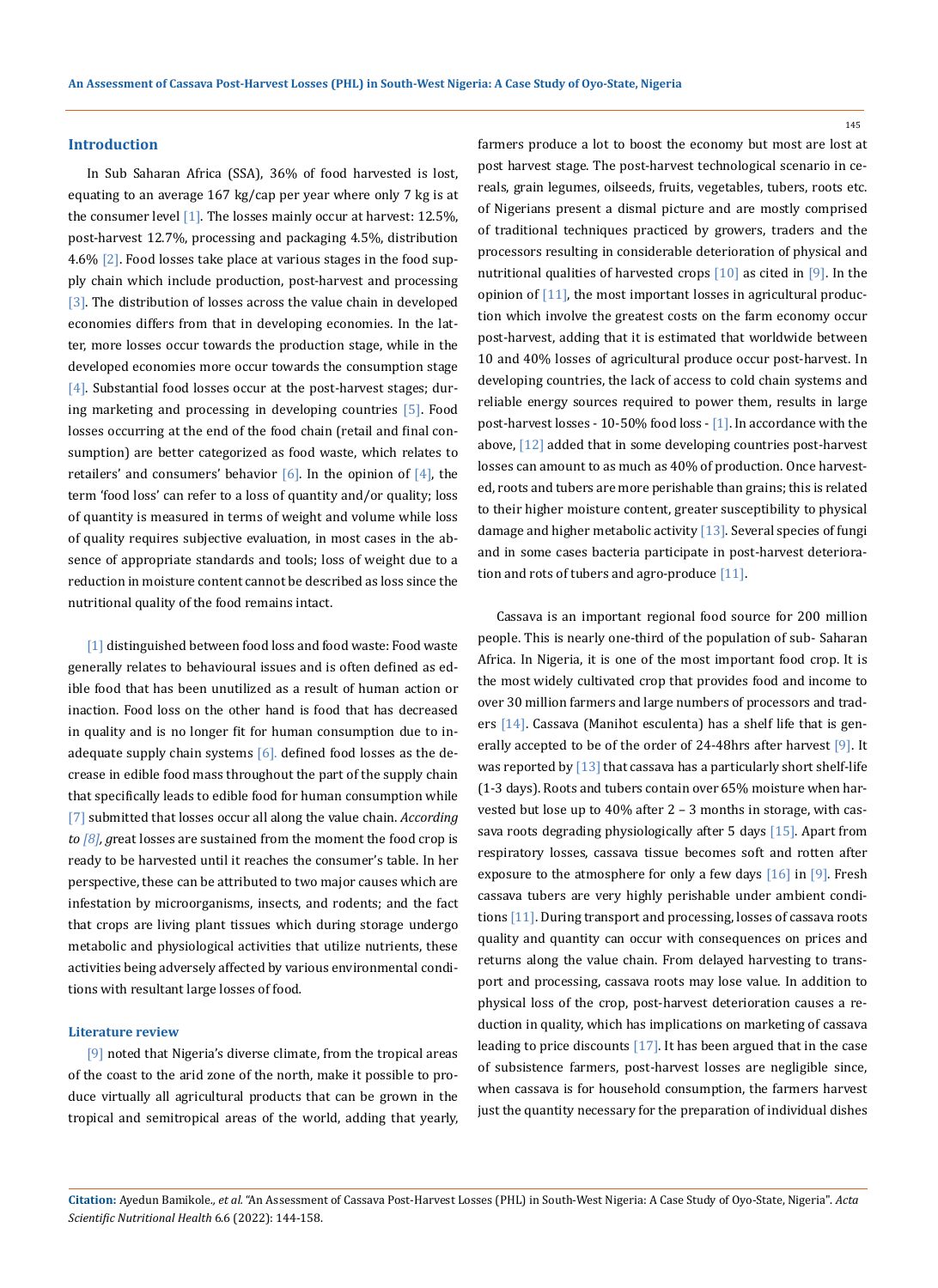or immediate processing [13,17] added that as storage of roots is rare, the most common and sensible way to minimize losses is to consume or process them as soon as possible after harvesting. It was reported further that this unfortunately, does not always happen and significant amount of roots spoil or incur various degrees of quality deterioration. These losses can have a broad range of negative impacts such as loss of income and food intake and represent an obstacle for transforming cassava from subsistence to a cash crop, particularly in Nigeria. Against this background, an understanding of the various features of cassava post-harvest losses in Nigeria becomes very important as part of research initiatives to contribute to food security. The main objective of this research was to assess post-harvest losses at different nodes along the value chain using a platform where the farmer produces and processes cassava (short value chain). The more complex versions will include some intermediaries, transporters before reaching the processors who can also be of different sizes then to local or export markets. The remainder of this report includes the objectives of this research, of the methodology used for measuring post-harvest loses and a section on the main results and subsequent discussions for each of the value chain actors interviewed and finally, the report presents conclusion and implications.

#### **Methodology**

This study was carried out in three zones in Oyo state, namely Oyo, Saki and Ogbomosho and it adopted a cross-sectional research approach. Farmers as actors along cassava value chain were randomly selected and interviewed by means of structured questionnaires. On farming households, a total of 150 farm household respondents were randomly selected from the list made available by zonal Agricultural Development Program Managers and 50 respondents from each of the zone were interviewed. A structured questionnaire was used to collect responses from farmers on their experiences on post-harvest losses on cassava production and processing. Analysis of the data that were done using descriptive statistics and econometric models where necessary.

### **Theoretical model**

In statistics, aTobit modelis any of a class of [regression models](https://en.wikipedia.org/wiki/Regression_analysis) in which the observed range of the [dependent variable](https://en.wikipedia.org/wiki/Dependent_and_independent_variables) is [censored](https://en.wikipedia.org/wiki/Censoring_(statistics)) in some way. The term was coined by [Arthur Goldberger](https://en.wikipedia.org/wiki/Arthur_Goldberger) in reference to [James Tobin](https://en.wikipedia.org/wiki/James_Tobin), who developed the model in 1958 to mitigate the problem of [zero-inflated](https://en.wikipedia.org/wiki/Zero-inflated_model) data for observations of household expenditure on [durable goods.](https://en.wikipedia.org/wiki/Durable_good) Tobin's idea was to modify the [like](https://en.wikipedia.org/wiki/Likelihood_function)[lihood function](https://en.wikipedia.org/wiki/Likelihood_function) so that it reflects the unequal [sampling probabil](https://en.wikipedia.org/wiki/Sampling_probability)[ity](https://en.wikipedia.org/wiki/Sampling_probability) for each observation depending on whether the [latent depen-](https://en.wikipedia.org/wiki/Latent_variable) [dent variable](https://en.wikipedia.org/wiki/Latent_variable) fell above or below the determined threshold. For a sample that, as in Tobin›s original case, was censored from below at zero, the sampling probability for each non-limit observation is simply the height of the appropriate [density function](https://en.wikipedia.org/wiki/Density_function). For any limit observation, it is the cumulative distribution, i.e. the [integral](https://en.wikipedia.org/wiki/Integral) below zero of the appropriate density function. The tobit likelihood function is thus a mixture of densities and cumulative distribution functions. Tobit analysis is used to estimate the likelihood of PHL (of cassava), and the intensity of PHL (in term of percentage cassava/cassava products lost). Tobit is preferable to Ordinary Least Squares (OLS) estimation because it allows for inclusion of observation with non PHL. The model expresses farmers' PHL as a function of a linear combination of observable explanatory variables, some unknown parameters and an error term  $(\mu i)$ . The simple model can be presented as:

Yi \* = βXi + µi……………………………………………...1

Algebraically expressed for the ith farm operator:  $Yi = \beta 0 + \beta i X1i +$ , ...  $\beta N XN$ ,  $i = 1$ , ..., N ... ... 2

Such that:

 $Y_i = 0$  if  $Y_i^* \leq T$  $Y_i = Y_i^*$  if  $0 < Y_i^* < 1$  (i = 1, ...., N)  $Y_i = 1$  if  $Y_i^* > T$ Where

 $Y_i$  = is the observed dependent variable, e.g., the PHL on cassava/ cassava products.

 $Y_i^*$  = is the non-observable latent variable representing the PHL T = is the critical (cut off) value which translates into  $Y_i^* > T$ , as farmer losses cassava tuber or products and  $Y_i^*$   $\leq$  T, as farmers don't have losses

 $N =$  is the number of observations.

 $X_{\rm s}$  are vectors of explanatory variables as explained below (Table) 1).

#### **Empirical model**

Tobit model was fitted with the data collected. The dependent variable is the percentage of cassava/cassava products lost at harvest or during processing (PHL). In order to justify the use of Tobit, an OLS estimates of the model was done where necessary and the results presented. The empirical model was specified below for cassava production and processing in implicit forms.

PHL (Production) = F (FEMALE, MARRIED, FARM\_EXPERIENCE, NONFARM\_OCCUPATION, YRS\_ASSOCIATION, CREDIT, IMPROVED\_ CASSAVA, SPOIL\_VARIETY, AREA\_CULTIVATED, PHL\_SEASON, FAM-ILY\_LABOUR, CASSAVA\_PROCESSING, DEPENDENCY RATIO, μ<sub>i</sub>)

**Citation:** Ayedun Bamikole*., et al.* "An Assessment of Cassava Post-Harvest Losses (PHL) in South-West Nigeria: A Case Study of Oyo-State, Nigeria". *Acta Scientific Nutritional Health* 6.6 (2022): 144-158.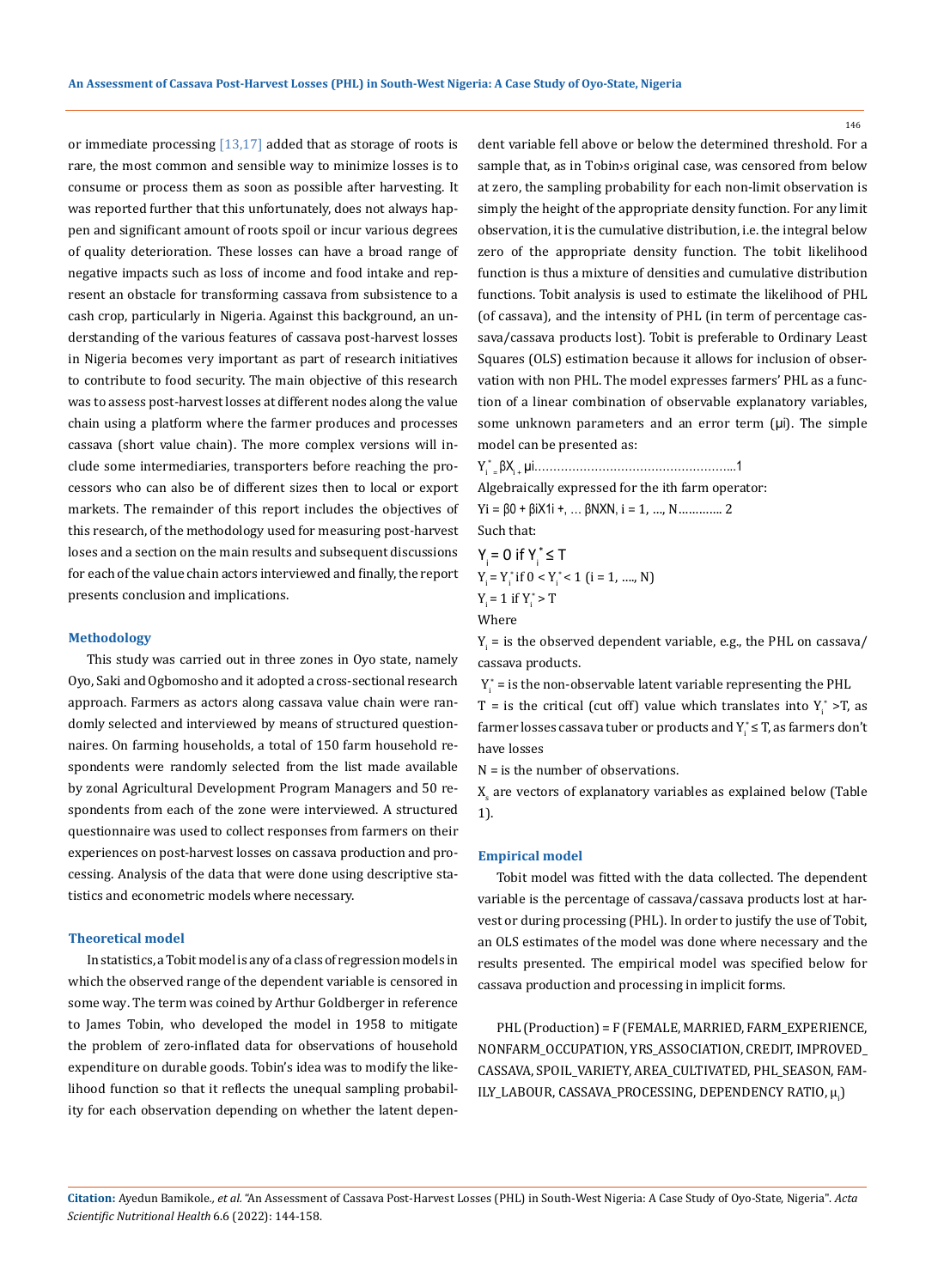| <b>Variable</b>              | <b>Variable Symbol</b>     | <b>Description</b>                                   | <b>Unit</b>                  | A priori expectations. |
|------------------------------|----------------------------|------------------------------------------------------|------------------------------|------------------------|
| Dependent variable           |                            |                                                      |                              |                        |
| Post-harvest losses          | <b>PHL</b><br>(Production) | Percent of cassava tuber lost at production          | Percent                      |                        |
| <b>Independent variables</b> |                            |                                                      |                              |                        |
| Gender                       | Gender                     | Dummy variable: $1 = Male$ , $0 = Female$            | Dummy                        | Ŧ                      |
| Marital status               | Married                    | Dummy variable: $1 =$ Married, $0 =$ Other-<br>wise  | Dummy                        | ±                      |
| Farm experience              | Fexperience                | Experiences in cassava and farming opera-<br>tions   | Years                        |                        |
| Major occupation             | Moccupation                | $1 =$ Farming; $0 =$ non farm job                    | Dummy                        |                        |
| Membership of association    | YRS_association            | Years in association                                 | Years                        |                        |
| Credit                       | Credit                     | $1 = 0$ btained credit; $0 = 0$ therwise             |                              |                        |
|                              |                            |                                                      | Dummy                        |                        |
| Type of cassava              | Cassavat                   | $1 =$ improved cassava; $0 =$ Local variety          | Dummy                        | Ŧ                      |
| Tuber spoilt after maturity  | Spoil_variety              | $1 = Yes$ ; $0 = No$                                 | Dummy                        |                        |
| Area of cassava cultivated   | Area                       | Area of land occupied by cassava planted             | Hectares                     | ±.                     |
| Season of cultivation        | Phl season                 | $1 = Dry$ ; $0 = Rainy$                              | Dummy                        | 土                      |
| Family labour                | Flabour                    | Per capita money spent in buying food<br>items       | Local<br>currency<br>(Naira) | ±.                     |
| Do you process cassava       | Cprocessing                | $1 = Yes; 0 = No$                                    | Dummy                        |                        |
| Dependency ratio             | Dependencyr                | Ratio of dependent to those working in the<br>family | Ratio                        |                        |

**Table 1:** Definition of Variables and A priori expectations.

PHL (processing) = F (AGE, GENDER, MSTATUS, ASSOCIA-TION\_MEMBERSHIP, CREDIT, FAMILY\_LABOUR, FAMILY\_LABOUR<sup>2</sup> , ANNUAL CASSAVA\_PROCESSED, GARRI, LAFUN, FUFU, STARCH,  ${\rm SIEVER}$ ,  ${\rm KNIE}$ \_PEELER, PRESSER, GRATER,  $\mu_{\rm i}$ ) -

#### **Description of variable**

#### **Gender**

According to [18] all aspects relating to post-harvest issues can be "gendered". Thus in the agricultural management of crop, understanding gender relation is important. Various studies have indicated that gender is an important variable affecting agricultural activities, which have a bearing on post-harvest loss (PHL). Generally, reviewed literature is not in consensus on how gender influences post-harvest loss [19]. stated that despite the main challenges faced by women farmers, empirical study found that the effect of gender on households post-harvest cereal loss was substantial; the findings indicated that it is especially female-headed households that experienced lower rates of post-harvest losses; this is also supported by [20]. These show that women levels of post-harvest loss is minimal regardless of the challenges they are facing. However, the influence of gender on post-harvest loss seems to have divergent views from the studies of [21] and [22]; in determining the factors that affect post-harvest losses at the farm level, [21] and [22] showed that female headed farm households experience higher levels of PHL than the male-headed ones.

147

#### **Age**

The influence of age on agricultural activities and mainly production in developing countries have shown varying and sometimes contradicting views on the role of age on agriculture. There is no consensus on the contribution of age to agriculture and majority of the studies done are directed on production and sometimes on post-harvest loss [20]. In Jamaica where agriculture occupies an important place in the life course of many elderly people, [23] reported that the rural concentration of elderly population has negative consequences for agricultural production and post-harvest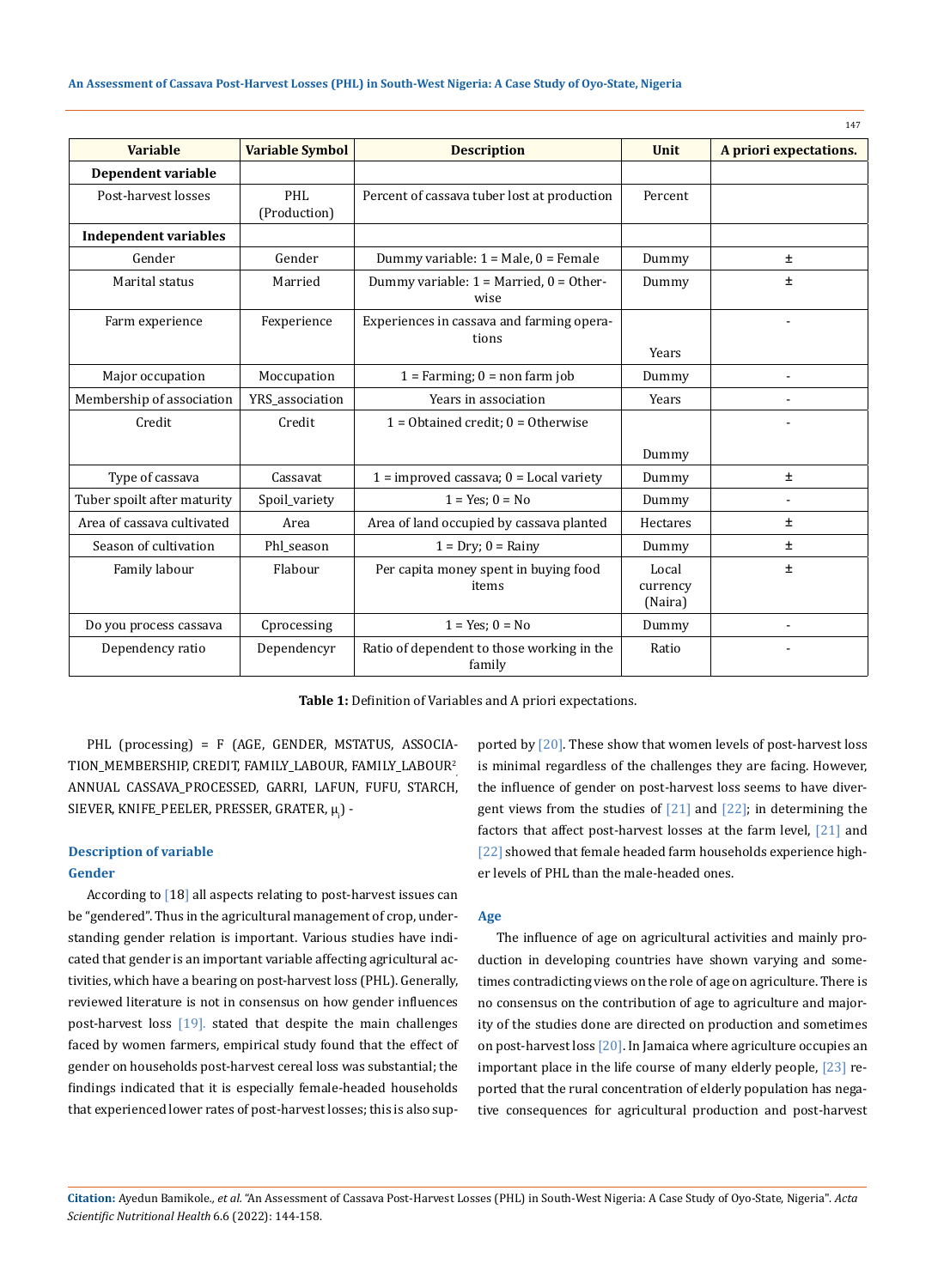losses. According to [24] in central American countries, the probability of adoption of improved storage systems and other innovations to improve production and curb post-harvest losses declines with the age of the household head. This is consistent with findings of other studies in both developing and developed countries [25,26], which show that older individuals are more reserved and rigid regarding the introduction and acceptance of innovations due to declining cognitive and learning abilities and thus influence their agricultural activities as well as post-harvest loss of cereals. However, [27] hold a different view. Agricultural knowledge and skills in agriculture, such as production, operation, and management, increase with age. The accumulated knowledge and skills help farmers to maximize the efficient use of agricultural input, such as pesticides and fertilizers, as well as labor input and overall reduced post-harvest loss. Due to the accumulated knowledge, older farmers are able to deal with post-harvest challenges that may lead to post-harvest losses. [18] note that in addition to gender, communities can be dis-aggregated by age, wealth, household composition, and health status, among other. This diversity is important.

#### **Non-Farm Occupation**

The influence of alternative source of income on post-harvest cereal loss has been reviewed by a number of authors. In Ghana adoption of new technologies aimed at increasing productivity and reducing post-harvest losses of household's farmers was associated with resources  $[28]$ . The wealthier farmers are better able to bear risks and thus, are more likely to try new technology. This is in consensus with a study in Zambia by  $[29]$  which indicated that alternative source of income in a household can be invested in agriculture, thereby allowing the farmer to tend to the production needs and measures to curb losses. This leads to increased yields and food availability within the households. In Ethiopia, livestock ownership, which is an alternative source of income has influence on cereal productivity and post-harvest cereal loss  $[30]$ . In the study, farmers with more livestock, which could be readily converted to money, were able to buy modern farm inputs to prevent loss than those who owned fewer livestock units. Similarly, in Uganda, smallholder farmers with cash savings at the beginning of harvesting and post-harvest periods had a longer storage period [31]. In an impact analysis study, [32] found major differences in socio-economic and other baseline characteristics between adopters and non-adopters of metal silos in Kenya and they found out that these technologies are still only within reach of the relatively more affluent or productive farming households.

### **Season (Dry and Rainy)**

Climate and other conditions attract a huge number of factors, which influence post-harvest loss since they contribute to the destruction of crops [33]. The interaction between moisture and temperature is vital, molds can grow on produces over a wide range of temperatures, but the rate of growth is lower with lower temperature and less water availability. Humidity as a factor influencing post-harvest losses was studied by  $[34]$ ; according to them there is movement of water vapor between stored food and its surrounding atmosphere until equilibrium of water activity in the food and the atmosphere. A moist food will give up moisture to the air while a dry food will absorb moisture from the air. Dried or dehydrated products need to be stored under conditions of low relative humidity in order to avoid adsorbing moisture to the point where mold growth occurs [34]. Rainfall influences both the quantity and the quality of produces produce leading to post-harvest loss as [35] observed. According to [36] pre-harvest rainfall patterns help to proximate the total harvested quantities and humidity conditions. Rainfall during and after the harvest, has an influence on post-harvest loss of produces; at the harvesting and drying stages, climatic factors (particularly lower temperatures and rainfalls during the wettest periods) lower PHL substantially [19].

 They further foster early pest infestation and affect the dry matter content before storage, there increasing post-harvest cereal loss when post-harvest rainfall is higher [36]. The condition is inevitable in sub-Saharan Africa where both small- and largescale farmers rely almost exclusively on natural sun-drying process. Therefore, any rainfall or damp weather during pre-harvest, harvest and post-harvest periods can be a serious cause of postharvest losses  $[18]$ . This was earlier observed by  $[37]$  in a study in Swaziland where rainfall being high during harvesting or close to harvesting leads to a lot of produces not properly dried and therefore rotting. A study in Eastern Kenya by [38] identified weather changes as a factor contributing to post-harvest losses especially during storage. These losses impact on food security, since quantity is reduced and quality, which is poor makes it unfit for consumption. The study identified poor drying of grain/produce and excessive rains during harvesting, which dampen the crop resulting in formation of fungus and high temperatures, and high humidity during drying those further favors development of fungus. The study focused on the weather changes and their influence on postharvest loss.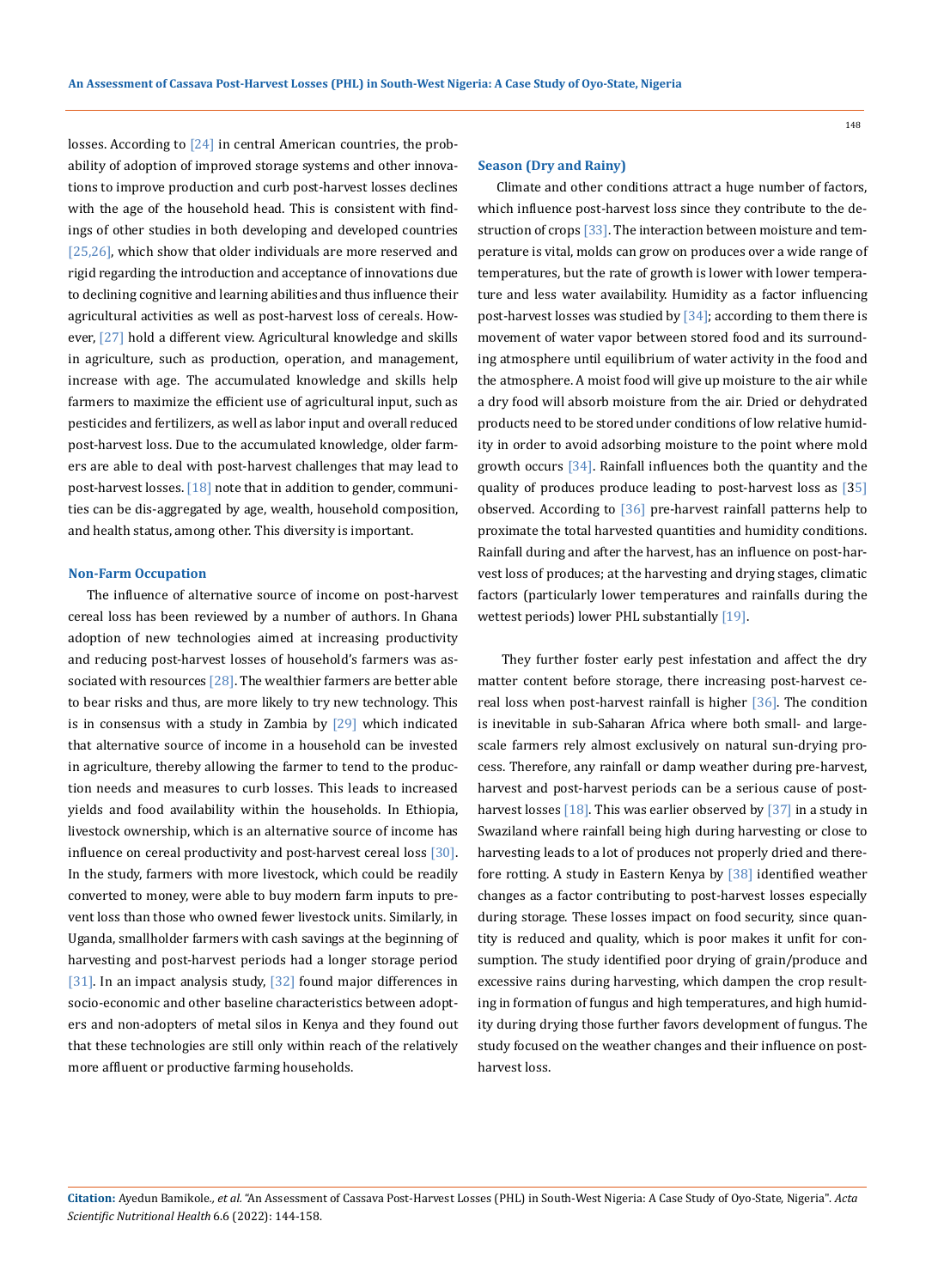#### **Farm experience**

Farming experience confers on the farmers the techniques of minimizing losses and improving productivity. The analysis of the determinants of tomato post-harvest losses by [39,40]. showed that the t-ratio of farming experience was negative and statistically significant ( $p < 0.01$ ). The implication is that increase in farming experience reduced the quantity of post-harvest losses in tomato. This is in line with work of  $[21]$  and  $[41]$ .

#### **Farm area**

[39] also showed that farm size significantly ( $p < 0.01$ ) increased the quantity of post-harvest losses in tomato. Due to the perishability of tomato crop, large farm size would increase pressure on farmers, and since the farmers are largely uneducated, large farm size would increase losses, this is also in line with the paper of [42,22]. The principal determinants for PHL at farm level were sex of household head, household size, education, monthly production, and proportion of land under banana.

### **Education**

According to [22], being educated is expected to reduce postharvest losses, since educated farmer is informed with information that will enable him manage his enterprise profitably Household size.

Contrary to findings  $[19,22,40,42]$  finds that household size has a positive and significant coefficient on PHL. This could be that larger households (a proxy for labor) are more likely to grow more banana, and in turn, more likely to experience higher PHL, especially during surplus seasons.

### **Production level: quantity produced**

PHL have been found to be positively associated with the level of production [22,42]

#### **Variety**

According to [39], tomato fruit should be harvested at mature green state for long distance marketing and full ripen for fresh consumption in order to reduce post-harvest losses [43]. The variety

| <b>Variable</b>                | Variable symbol         | <b>Description</b>                                       | <b>Unit</b>          | A priori expectations. |  |  |  |
|--------------------------------|-------------------------|----------------------------------------------------------|----------------------|------------------------|--|--|--|
| Dependent variable             |                         |                                                          |                      |                        |  |  |  |
| Post-harvest losses            | PHL (Processing)        | Percent of cassava tuber lost during<br>processing       | Percent              |                        |  |  |  |
|                                |                         | <b>Independent variables</b>                             |                      |                        |  |  |  |
| Age of the farmer              | Age                     | Age of the farmer                                        | years                | $\pm$                  |  |  |  |
| Gender of the farmer           | Gender                  | Dummy variable: $1 =$ Male, $0 =$<br>Female              | Dummy                | ±                      |  |  |  |
| Marital status                 | <b>Mstatus</b>          | Dummy variable: $1 =$ Married, $0 =$<br>Otherwise        | Years                | ±                      |  |  |  |
| Association membership         | Massociation            | Membership of association                                | Dummy                | $\blacksquare$         |  |  |  |
| Obtaining credit               | Credit                  | Obtained credit for farming                              | Years                |                        |  |  |  |
| Family labour                  | Flabour                 | Family members participating in<br>processing activities | Number               | ±                      |  |  |  |
| Square of family labour        | $F$ labour <sup>2</sup> | Squared of FLABOUR                                       | Number               | $\pm$                  |  |  |  |
| Annual cassava tuber processed | Cassavap                | Total quantity of cassava processed                      | Tonnes               | $\pm$                  |  |  |  |
| Processing garri?              | Garri                   | Is the family processing garri?                          | $1 = Yes; 0 = No$    | ±.                     |  |  |  |
| Processing lafun               | Lafun                   | Is the family processing Lafuni?                         | $1 = Yes; 0 = No$    | Ŧ                      |  |  |  |
| Processing fufu                | Fufu                    | Is the family processing Fufu?                           | $1 = Yes; 0 = No$    | ±.                     |  |  |  |
| Processing starch              | Starch                  | Is the family processing Starch?                         | $1 = Yes$ ; $0 = No$ | $\pm$                  |  |  |  |
| Own siever                     | Siever                  | Family own siever                                        | $1 = Yes; 0 = No$    | ±.                     |  |  |  |
| Own peeling knife              | Pknife                  | Family own PKnife                                        | $1 = Yes$ ; $0 = No$ | $\pm$                  |  |  |  |
| Own presser                    | Presser                 | Family own Presser                                       | $1 = Yes; 0 = No$    | ±                      |  |  |  |
| Own grater                     | Grater                  | Family own Grater                                        | $1 = Yes; 0 = No$    | ±                      |  |  |  |

**Table 2:** Definition of Variables and A priori expectations.

**Citation:** Ayedun Bamikole*., et al.* "An Assessment of Cassava Post-Harvest Losses (PHL) in South-West Nigeria: A Case Study of Oyo-State, Nigeria". *Acta Scientific Nutritional Health* 6.6 (2022): 144-158.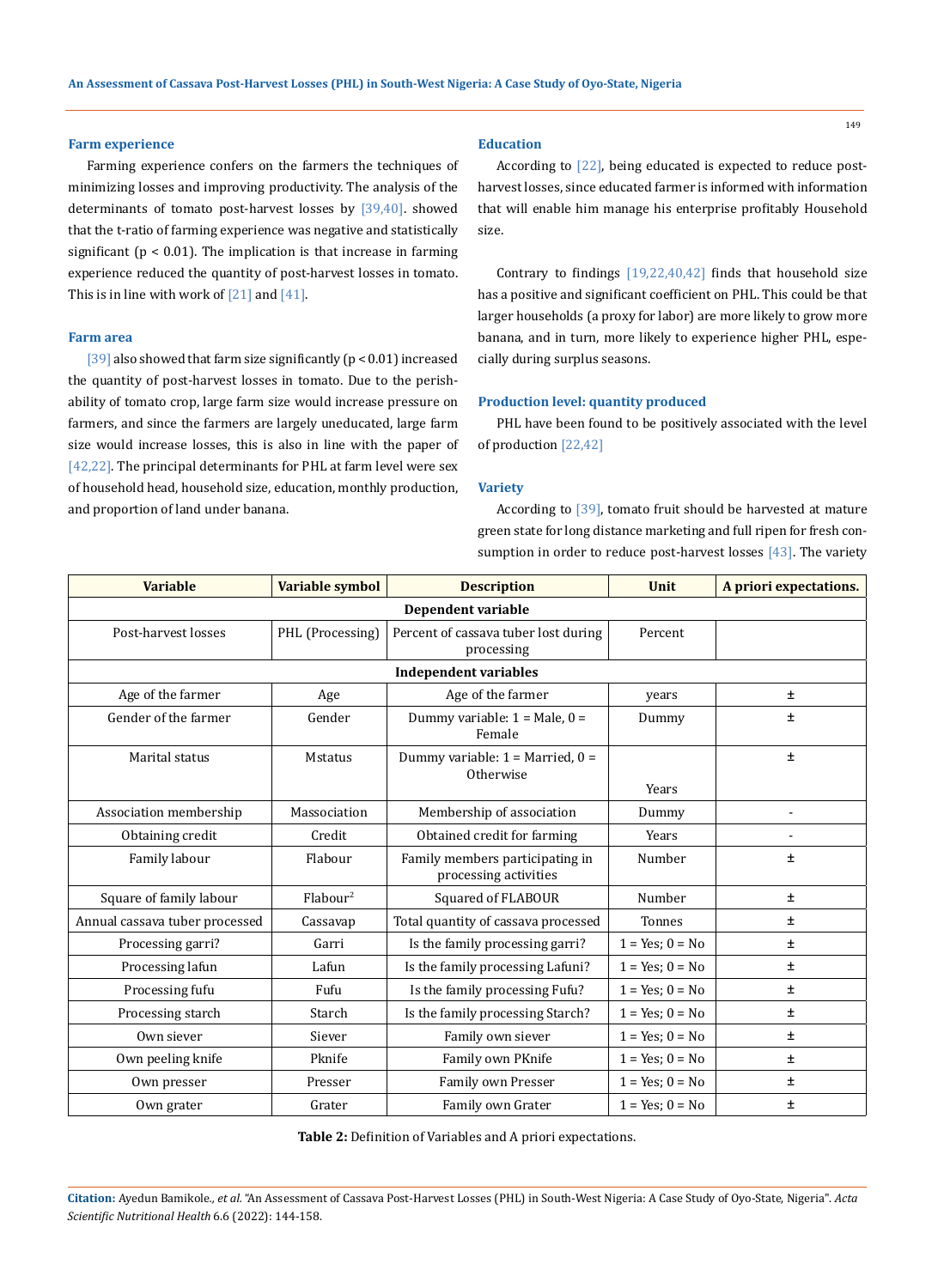150

of tomato cultivated affects the level of post-harvest losses as different varieties have different characteristics such as firmness, diseases resistance among others.

### **Association**

[21,40,44] supported that being a member of association like farmers' group reduces PHL

### **Results and Discussion**

**Post-harvest losses at farm level**

### **Socioeconomic characteristics of cassava farmers**

Demographic and socioeconomic characteristics play a key role in determining the livelihood of rural people. Table 3 below generally shows that cassava is mainly cultivated by male headed households among the sampled population with the highest percentage of 91.3% compare to female headed households also their marital status shows that they are married, which is 94.7%. It can be deduced from the table that credit accessibility for cassava production and processing issues is below average (33.8%); thus, only one-third of the study participants mentioned having a reliable source of credit for producing or processing of cassava.However, the fact that up to half of the respondents are membership of different association is a relief as the associations can sometimes serve as a panacea to fund shortage on farmers' agricultural activities.

| <b>Variables</b>                                    | % of Farmers |
|-----------------------------------------------------|--------------|
| Gender (%)                                          |              |
| Male Household head                                 | 91.3         |
| Female Household head                               | 8.7          |
| Marital status of Household head (%)                |              |
| Married                                             | 94.7         |
| not-married                                         | 5.3          |
| Association membership (%)                          | 50.0         |
| Credit access for cassava production/processing (%) | 34.0         |
| Averages years of association membership            | 5.9(8.4)     |
| Averages age of household head                      | 47.0 (13.0)  |
| Averages years of farming experience                | 23.0 (13.0)  |
| Averages years of cassava farming experience        | 21.0 (12.0)  |
| Averages household size                             | 8.0(4.0)     |
| Averages family labour (Number)                     | 3.6(2.6)     |
| Averages female family labour (Number)              | 1.4(1.3)     |
| Averages male family labour (Number)                | 2.2(1.9)     |
| Averages total cultivated area (Ha)                 | 9.2(10.4)    |
| Averages cassava area (Ha)                          | 5.2(8.0)     |

**Table 3:** Socioeconomic characteristics of cassava farmers.

Analysis from survey data 2017

NB: In brackets are the standard deviation (SDs).

Examination of table 3 shows that the average age of household head was 47 which is an economic active age; the mean cassava farming experience was 21 years meaning that the farmers are skilled either locally or technologically in cultivation and management of cassava farm. The average household size was 8 persons, an average of 3.6 adult persons per household. The average cassava farm size/household was bigger than the estimated national average of 2 ha/household. Some of the family members provide labor support for cassava production (average of 1female and 2 males); same was applicable for cassava processing.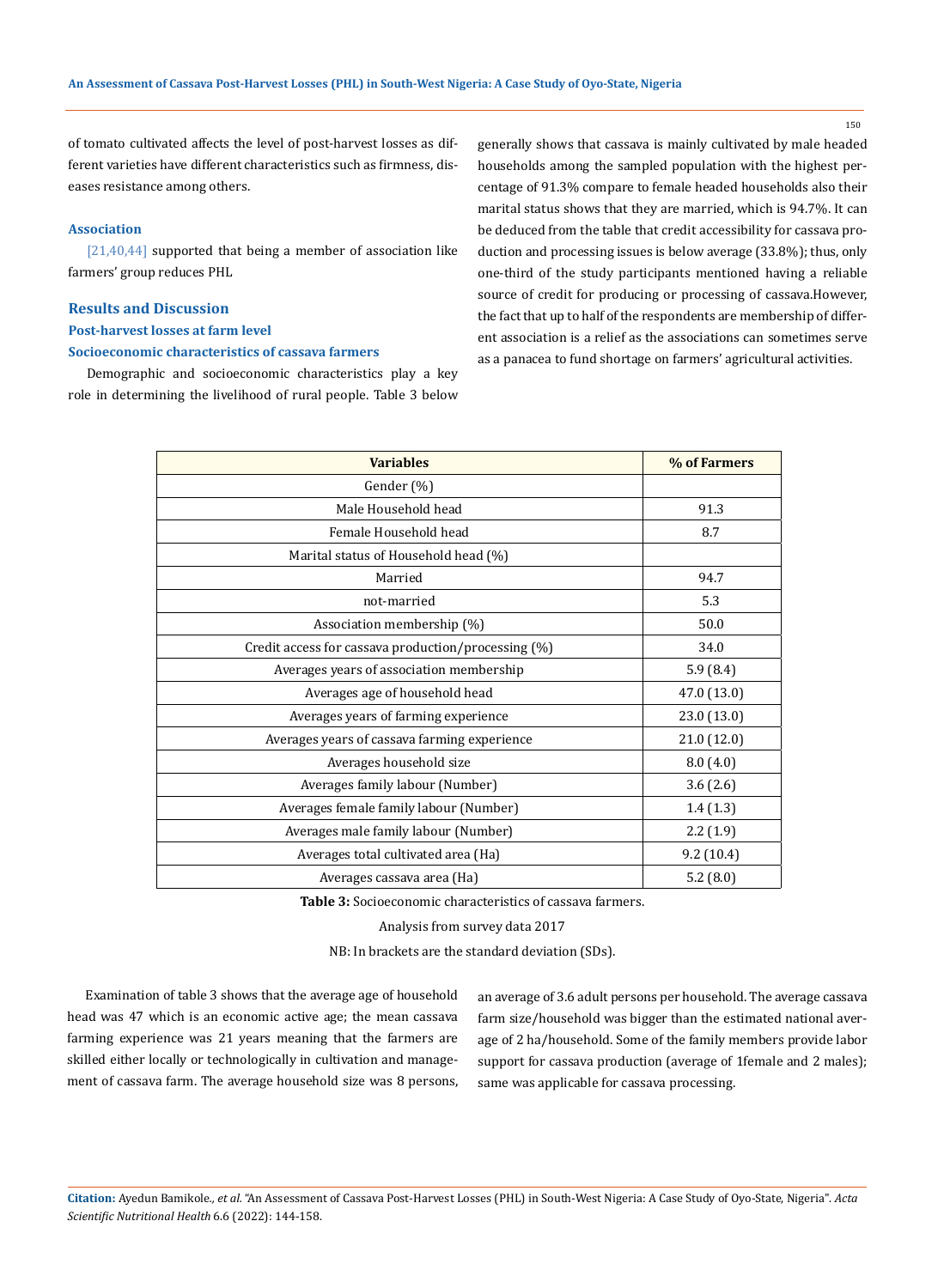# **Cassava production, post-harvest losses (PHL) and their causes**

#### **Cassava production and general losses**

In table 3, average area of cassava cultivated by a household was 5.2ha, the result show wide disparity among household as the standard deviation was 8ha. Average cassava harvested was 32tons; however more was harvested in dry season (17tons) than in rainy season (14tons). In general, the standard deviations were larger than average showing large disparity among households. The percentage post-harvest loss of the harvested cassava was 13% (with very narrow disparity among farmers since the standard deviation was 12.7); this is on a larger side compare to literature where less than 10% is recommended for most crop. In terms of losses, 61.3% of the households experienced spoilage of their cassava tuber after maturity, thus the need for immediate harvest after maturity. Also 96% of farmers indicated experiencing PHL from harvesting to marketing. Among cassava varieties, improved varieties experience more losses (75%) than local varieties (25%). There is need for researcher to intervene in helping in curtailing these losses if there is to be sustainable production and development. Losses based on seasons show that more cassava were lost in dry season (61.4%) compare to rainy season (38.6%). 78.8% of the farm households processed part of their cassava and almost (78.6%) of them experienced losses during processing.

| <b>Variables</b>                                                | <b>Value</b> |
|-----------------------------------------------------------------|--------------|
| Average cassava harvested (tons)                                | 32.3 (39.6)  |
| Average cassava harvested (rainy season) in tons                | 14.3 (20.3)  |
| Average cassava harvested (dry season) in tons                  | 17.1 (25.3)  |
| Average cassava quantity loss in tons                           | 4.2(6.7)     |
| General experiences                                             |              |
| Farmers cultivating improved variety%                           | 72.7         |
| Farmers with cassava spoiling after maturity%                   | 61.3         |
| Farmers experiencing losses (from harvesting to<br>marketing) % | 96.0         |
| Losses experience (Variety) %                                   |              |
| Improved                                                        | 75.0         |
| Local                                                           | 25.0         |
| Losses experience based on Season%                              |              |
| Rainy                                                           | 37.3         |
| Dry                                                             | 62.7         |
| % Of loss on total cassava harvested                            | 13.2 (12.7)  |

**Table 4:** Cassava production and farm experiences. NB: In brackets are the standard deviations (SDs).

#### **Stages of Post-Harvest Losses (PHL)**

Four stages of PHL considered were: Harvesting and assemblage of cassava tuber, Transportation, Processing and Marketing stages. A farmer always experiences losses in more than one of the stages to give multiple response answers. Farmers' response is shown in figure 1 below. The figure shows that more farmers experienced losses of cassava tuber more during harvesting and assemblage of cassava tuber (88%) and this losses reflected in the average percentage lost in table 5, where average percentage lost was 7.53 and was highest for 'harvesting and assembly stage. The result even shows that it can be as high as 100%.





| <b>Stages</b>              | <b>Minimum</b><br>$\frac{0}{0}$ | <b>Maximum</b><br>$\frac{0}{0}$ | <b>Average %</b> | % Of the<br><b>Total</b> |
|----------------------------|---------------------------------|---------------------------------|------------------|--------------------------|
| Harvesting & As-<br>sembly |                                 | 100                             | 7.53             | 46.4                     |
| Transportation             |                                 | 20                              | 2.22             | 13.7                     |
| Processing                 |                                 | 25                              | 3.74             | 23.0                     |
| Marketing                  |                                 | 33.3                            | 2.75             | 16.9                     |

**Table 5:** PHL under different stages %.

### **Causes of losses in cassava production**

Causes of losses in cassava tuber under different stages were considered; as shown in table 6, the highest for harvesting and assembly stage was 'dry and stony soil' (40.8%), followed by 'cattle problem' (30.2%). In case of transportation stage, the main causes of loss was 'Rough handling of roots during transport' (54%) followed by 'Lack of reliable source of supply'. At processing stage 'In-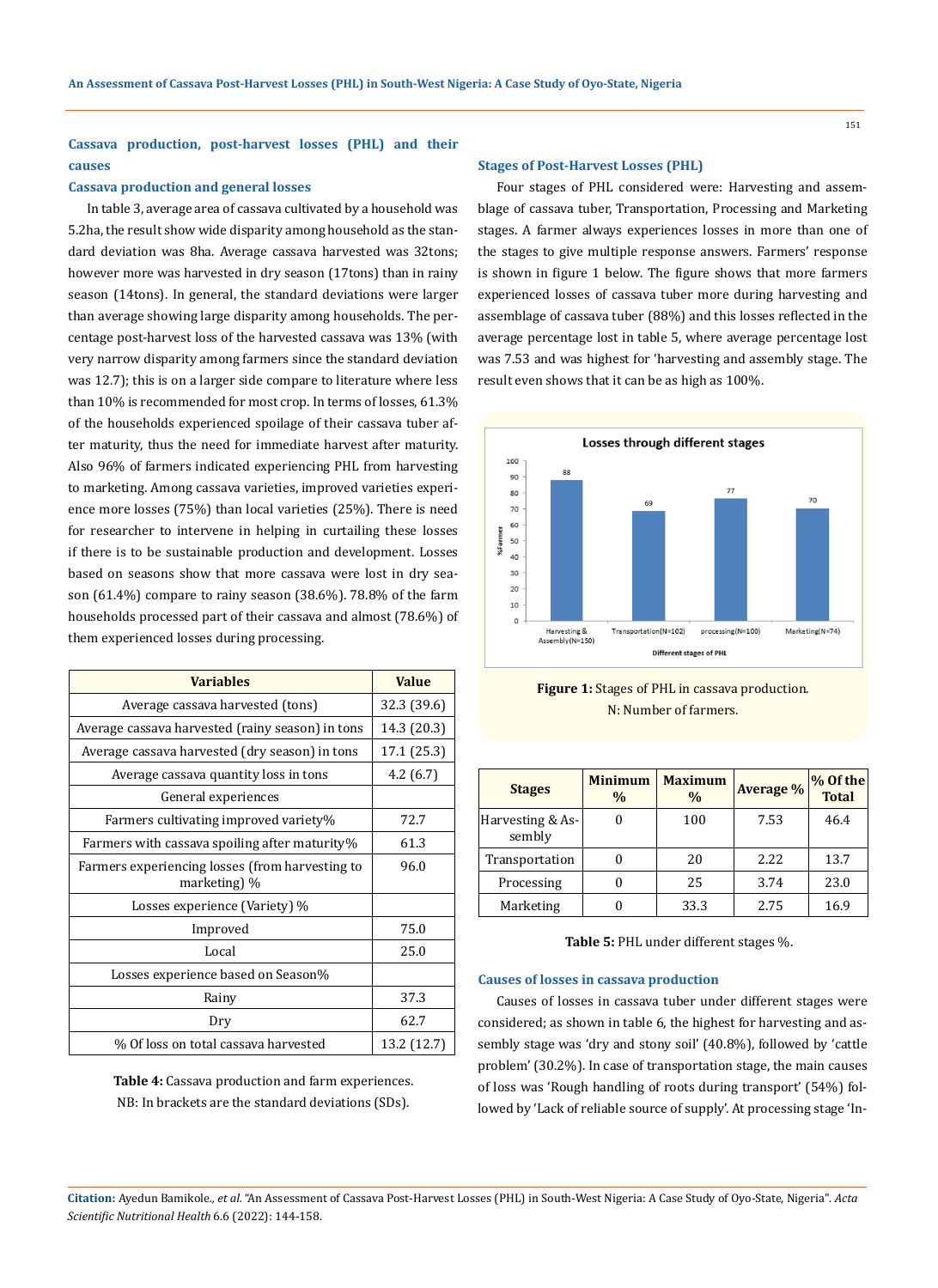appropriate processing technologies' (20%) constituted the highest causes, followed by Low access to processing facilities (26.2%). Marketing stage has only one main cause of losses, 'poor pricing at the village level' (58.3%) followed by 'High supply at the village' (16.7) causing glut.

| <b>Causes/Sources</b>                                           | <b>Harvesting</b>            | <b>Trans-</b> | Pro-  | Market- |
|-----------------------------------------------------------------|------------------------------|---------------|-------|---------|
| of Loss                                                         | and Assemblyportationcessing |               |       | ing     |
| Variety type                                                    | 3.0                          | 1.0           |       |         |
| Dry and stony soil                                              | 40.8                         |               | 2.8   |         |
| Late harvest                                                    | 2.4                          |               | 0.9   | 1.4     |
| Discard of small and<br>woody tuber                             | 8.3                          |               | 6.5   |         |
| Inappropriate har-<br>vesting/processing<br>technologies        | 3.6                          | 4.0           | 28.0  |         |
| Rough handling of<br>roots during harvest-<br>ing and transport | 9.5                          | 54.0          | 0.9   | 8.3     |
| Lack of reliable source<br>of supply                            | 1.2                          | 40.0          | 0.9   | 5.6     |
| Cattle problem                                                  | 30.2                         |               | 0.9   | 1.4     |
| Pest/disease                                                    | 1.2                          |               | 1.9   | 2.8     |
| High supply at the<br>village                                   |                              | 1.0           |       | 16.7    |
| Delay in processing                                             |                              |               | 15.0  |         |
| Low access to process-<br>ing facilities                        |                              |               | 26.2  | 2.8     |
| Machine breakdown at<br>the processing centre                   |                              |               | 7.5   |         |
| poor pricing at the vil-<br>lage level                          |                              |               | 1.9   | 58.3    |
| Other ruminants                                                 |                              |               | 3.7   |         |
| <b>Others</b>                                                   |                              |               | 2.8   | 2.8     |
| Total                                                           | 100.0                        | 100.0         | 100.0 | 100.0   |

**Table 6:** Causes of Losses during different stages %.

### **Household processing level**

### **Processing characteristics of the farm households**

The socioeconomic characteristics of the farmers have been discussed in table 3. Table 7 is complementing table 3; in table 7, farmers that processed cassava were 78.8% and 78.6 of them professed to experienced losses. There were members of farm household that provide labour at farm level processing as stated in the table.

| <b>Variables</b>                              | <b>Respondent</b><br>values |
|-----------------------------------------------|-----------------------------|
| Average family labour for processing          | 3(3)                        |
| Average family labour for processing (Female) | 1(1)                        |
| Average family labour for processing (Male)   | 2(2)                        |
| Farmers that processed cassava (%)            | 78.8                        |
| Farmers that experienced Loss (%)             | 78.6                        |

**Table 7:** Processing characteristics of the processing households. NB: Numbers in brackets are the standard deviation (SDs).

# **Processed products from cassava and equipment for processing them**

### **Processed products from cassava**

Popular products in Oyo state processed from cassava tuber include: gari, lafun, fufu and starch; of this starch is processed least by farming households. The highest PHL was from gari processing.

| <b>Products</b> | %Farmer | <b>Minimum</b><br><b>% PHL</b> | <b>Maximum</b><br><b>% PHL</b> | Average %<br><b>PHL</b> |
|-----------------|---------|--------------------------------|--------------------------------|-------------------------|
| Gari            | 62      |                                | 25                             | 5.48(5.85)              |
| Lafun           | 62      |                                | 40                             | 5.20(6.96)              |
| Fufu            | 23.3    |                                | 20                             | 1.77(3.73)              |
| Starch          | 1.3     |                                |                                | 0.04(0.20)              |

**Table 8:** Products processed by Farmers. NB: Numbers in brackets are the standard deviation (SDs).

### **Equipment for processing cassava**

Getting equipment for processing can be through 'ownership right' of the equipment or having access to it in the community. The percentage of households that have grater, presser, and sieve as processing tools were low but accessibility was high. Sieve and Knife as processing tools have the highest percentage of ownership which was 43.2% and 75.3% respectively. Gender wise, female had highest accessibility in all equipment and highest ownership share of Fryer, Sieve and Knife/peeler (Table 9).

#### **Regression analysis**

### **Regression analysis at farm levels**

Determinants of PHL in cassava production was regressed in two forms against the set of independent variables in table 7. First, a Tobit form was estimated using percentage of cassava tuber lost by farmer from harvesting to marketing; secondly, a linear regression using ordinary least square was estimated as an additional

**Citation:** Ayedun Bamikole*., et al.* "An Assessment of Cassava Post-Harvest Losses (PHL) in South-West Nigeria: A Case Study of Oyo-State, Nigeria". *Acta Scientific Nutritional Health* 6.6 (2022): 144-158.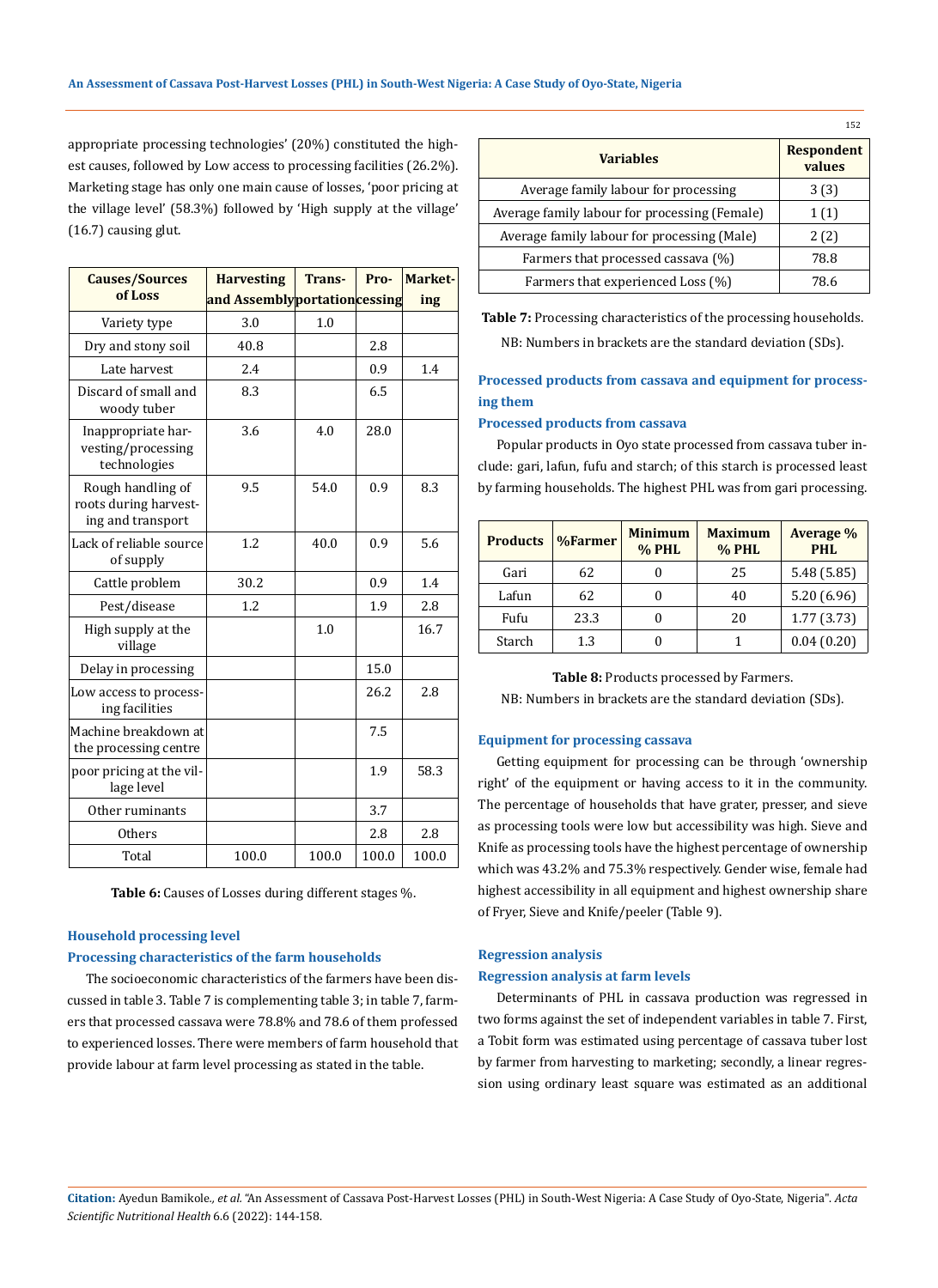test of the robustness to the Tobit results (Table 10). The Tobit model result revealed that the log-likelihood value (-543.605), the pseudo  $R^2$  (0.0239), and the Chi-square value (26.66) were significant  $(P < 0.05)$  which indicates that the overall model was well fitted and the explanatory variables used in the model were collectively able to explain post-harvest losses in cassava production among farmers. Some of the included variables were significant for determining factors influencing PHL among cassava farmers. Being a female farmer/household head reduced the probability and intensity of PHL significantly  $(p < 0.10)$  by 6.4%; female farmers were more meticulous in managing their cassava farm than their male counterpart. This is in line with studies conducted by  $[19,20]$ where female-headed households experienced lower rates of postharvest losses in cereal production. Having non-farm occupation (NONFARM\_OCCUPATION) as a major occupation was negatively and significantly correlated with PHL for cassava farmers ( $P < 0$ . 05): as non-farm job as a major job decreased the probability and intensity of PHL by 10.0%; this is in consensus with a study in Zambia by [29] which indicated that alternative source of income in a household can be invested in agriculture, thereby allowing the farmer to tend to the production needs and measures to curb losses. Years of membership of association significantly (P < 0.05) reduced PHL in cassava production by  $0.31\%$ ;  $[21,40,44]$  supported that being a member of association like farmers' group reduces PHL (Post harvest loss).

 The higher the dependency ratio, the lesser the PHL in a farm family; the dependency ratio reduced the probability and intensity of PHL in cassava production by 2.24%; this is logical since there are many mouths to feed, thus wastage is curbed. The use of local cassava varieties reduced PHL significantly  $(P < 0.05)$  by 5.5%; [39] in his paper on tomato production is of opinion that the variety of tomato cultivated affects the level of post-harvest losses as different varieties have different characteristics.

The result shows that the higher the number of members of household (FAMILY\_LABOUR) used for farming activities the more the PHL, as the variable is significantly correlated with PHL at 1% probability level, [22] paper supported this claim, finding that household size has a positive and significant coefficient on PHL. Meaning that third phase of production function is applicable here, whereas you use more resources, diminishing returns set inn due to poor management of resources. On the other hand 'hired labour' can be employed, as a labourer will want to do a good job in order to be paid, but family labour is free.

#### **PHL in cassava tuber processing among cassava farmers**

This study shows that some farmers engaged both in cassava tuber production and cassava tuber processing into other secondary products. Factors influencing post harvest losses among farmers that processed cassava tuber to other products were determined using Tobit model. The dependent variable was the percentage of cassava tuber reserved for processing lost during processing. The Tobit model result revealed that the log-likelihood value (-458.57), the pseudo  $R^2$  (0.069), and the Chi-square value (68.19) were significant (P < 0.01) which indicates that the overall model was well fitted and the explanatory variables used in the model were collectively able to explain post-harvest losses in cassava processing among farmers. Socioeconomic characteristics shows that married households incurred more PHL than single ones ( $p < 0.10$ ); being married led to 9.23% increase in PHL. Marriage brings increased responsibilities compared to a single household head that has diversion of attention bringing better focus on managing production activities. Access and obtaining credit led to increase in PHL (p < 0.10), obtaining credit increase probability and intensity of PHL by 5.44%. Having credit means more resources but the resources can be diverted to other production activities or enterprises instead of using it to manage post harvest losses, thus increase in PHL.

 Belonging to an association was negatively correlated with PHL (p < 0.05); being a member of association decrease the probability and intensity of PHL by 5.88%, this is supported by the surveys conducted by  $[21,44,40]$  that being a member of association like farmers' group reduces PHL. Members of household participating and contributing to processing activities (FAMILY\_LABOUR) was negatively associated with PHL (p < 0.01), however, as the number of the members increased beyond a critical number (FAMILY\_LA-BOUR<sup>2</sup> ), then PHL will start to increase. Below the critical number of household, FAMILY\_LABOUR will lead to 2.78% decrease in probability and intensity of PHL. The percentage of annual cassava root processed was positively correlated with PHL  $(p < 0.01)$ ; a unit increase in the percentage has probability and intensity to increase PHL by 0.09%. (Good management is needed). PHL have been found to be positively associated with the level of produce [42,22]. In regard to types of products processed by farmers, only fufu and starch processing had tendency to reduce PHL although not significantly correlated. In another vein, processing of garri and lafun (cassava powder) had tendency of increasing PHL. In case of lafun, the tendency was significant ( $p < 0.01$ ); processing of lafun had probability and intensity of increasing PHL by 8.34%. The effect of processing equipment variables on PHL was also considered. The study considered the use of siever, knife\_peeler, grater and presser

**Citation:** Ayedun Bamikole*., et al.* "An Assessment of Cassava Post-Harvest Losses (PHL) in South-West Nigeria: A Case Study of Oyo-State, Nigeria". *Acta Scientific Nutritional Health* 6.6 (2022): 144-158.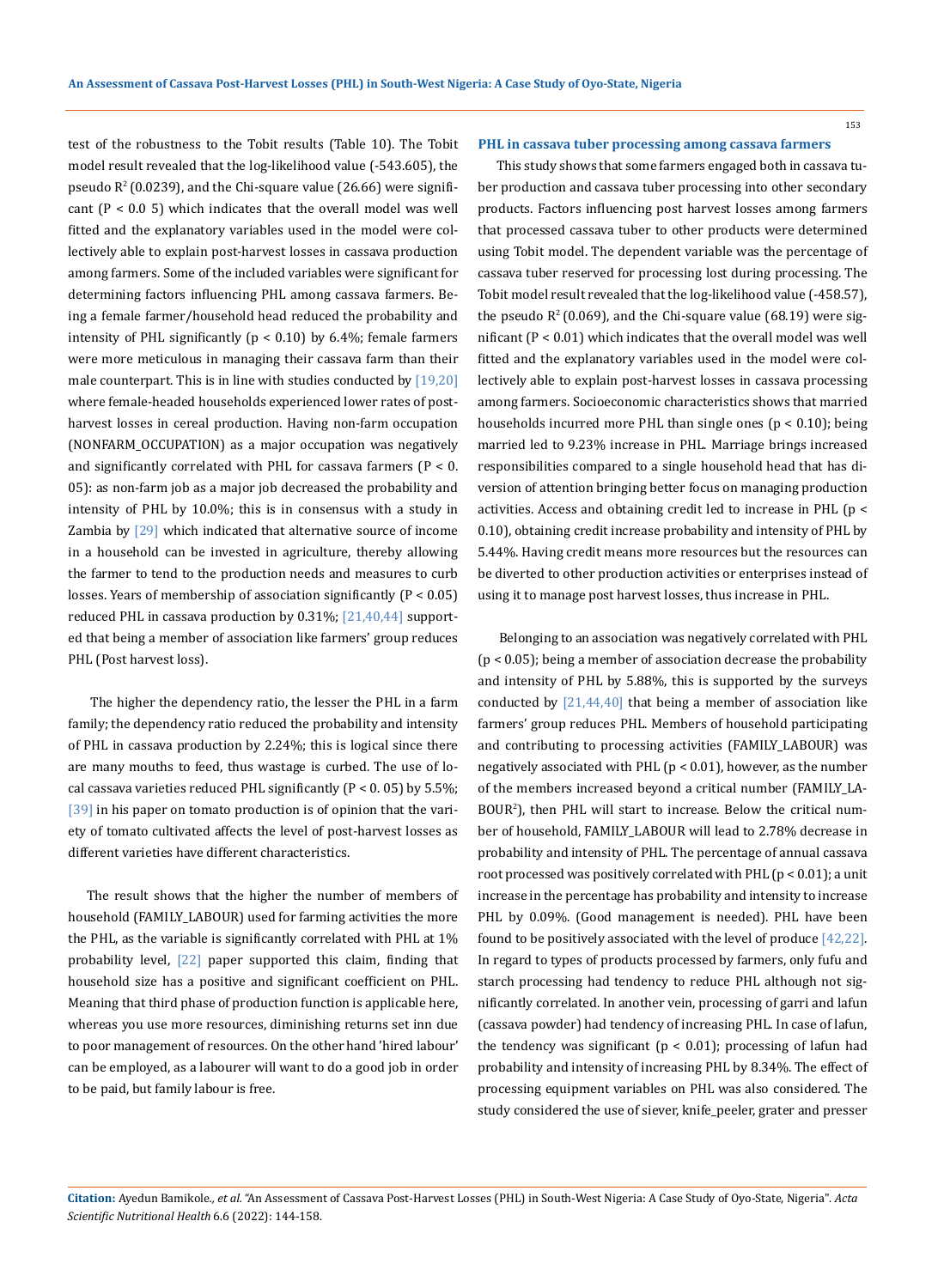|                       |                 | <b>Tobit model</b> |                 |          |             |                    | <b>Linear regression model</b> |       | 154               |
|-----------------------|-----------------|--------------------|-----------------|----------|-------------|--------------------|--------------------------------|-------|-------------------|
| <b>Explanatory</b>    |                 |                    | <b>Marginal</b> |          |             |                    |                                |       |                   |
| variable              | Variable code   | <b>Coefficient</b> | t               | P >  t   | effectdy/dx | <b>Coefficient</b> | t                              | P > t | <b>Elasticity</b> |
| Male                  | Gender          | $-6.437***$        | $-1.67$         | 0.098    | $-6.301$    | $-6.189$           | $-1.55$                        | 0.123 | $-0.506$          |
| Married               | Married         | $-1.179$           | $-0.23$         | 0.819    | $-1.154$    | $-1.043$           | $-0.20$                        | 0.845 | $-0.087$          |
| Farm_Experience       | Fexperience     | $-0.019$           | $-0.23$         | 0.82     | $-0.019$    | $-0.024$           | $-0.27$                        | 0.788 | $-0.045$          |
| Major Occupation      | Moccupation     | $-10.303**$        | $-2.07$         | $0.04\,$ | $-10.085$   | $-10.265**$        | $-2.00$                        | 0.048 | $-0.869$          |
| YRS_Association       | YRS_Association | $-0.316**$         | $-2.21$         | 0.029    | $-0.31$     | $-0.324**$         | $-2.19$                        | 0.03  | $-0.202$          |
| Credit                | Credit          | 2.496              | 0.99            | 0.322    | 2.443       | 2.432              | 0.94                           | 0.351 | 0.072             |
| Improved_Cassava      | Cassavat        | $-5.517**$         | $-2.36$         | $0.02\,$ | $-5.401$    | $-5.612**$         | $-2.33$                        | 0.022 | $-0.4$            |
| Spoil_Variety         | Spoil_variety   | 1.742              | 0.82            | 0.412    | 1.705       | 1.69               | 0.77                           | 0.44  | 0.086             |
| Area_Cultivated       | Area            | $-0.094$           | $-0.72$         | 0.472    | $-0.092$    | $-0.079$           | $-0.58$                        | 0.56  | $-0.065$          |
| PHL_Season            | PHL_season      | $-2.846$           | $-1.34$         | 0.183    | $-2.786$    | $-2.691$           | $-1.23$                        | 0.222 | $-0.099$          |
| Family_Labour         | Flabour         | $0.721***$         | 1.71            | 0.089    | 0.706       | 0.678              | 1.56                           | 0.121 | 0.202             |
| cassava_Processing    | Cprocessing     | 4.034              | 1.57            | 0.119    | 3.949       | 4.181              | 1.57                           | 0.118 | 0.252             |
| dependency Ratio      | Dependencyr     | $-2.290***$        | $-1.87$         | 0.063    | $-2.241$    | $-2.076*$          | $-1.66$                        | 0.099 | $-0.16$           |
| Constant              | Constant        | 32.703***          | 4.23            | 0.000    |             | 32.372***          | 4.05                           | 0.000 |                   |
| Sigma                 |                 | 11.712             | 10.31           | 13.11    |             |                    |                                |       |                   |
| No Of Observation     |                 | 142                |                 |          |             | 142                |                                |       |                   |
| LOG Likelihood        |                 | -543.605           |                 |          |             |                    |                                |       |                   |
| <b>CHI</b> Square     |                 | 26.66              |                 |          |             |                    |                                |       |                   |
| PROB>CHI <sup>2</sup> |                 | 0.0139             |                 |          |             |                    |                                |       |                   |
| PSEUDO R <sup>2</sup> |                 | 0.0239             |                 |          |             |                    |                                |       |                   |
| F(13, 128)            |                 |                    |                 |          |             |                    | 2.04                           |       |                   |
| Prob > F              |                 |                    |                 |          |             |                    | 0.0227                         |       |                   |
| $\mathbb{R}^2$        |                 |                    |                 |          |             |                    | 0.1713                         |       |                   |
| Adjusted $R^2$        |                 |                    |                 |          |             |                    | 0.0871                         |       |                   |

**Table 10:** Determinants of Post-Harvest Losses in Cassava Production.

**Note:**  $P < 0.01 =$ \*\*\*;  $P < 0.05 =$ \*\*;  $P < 0.10 =$ \*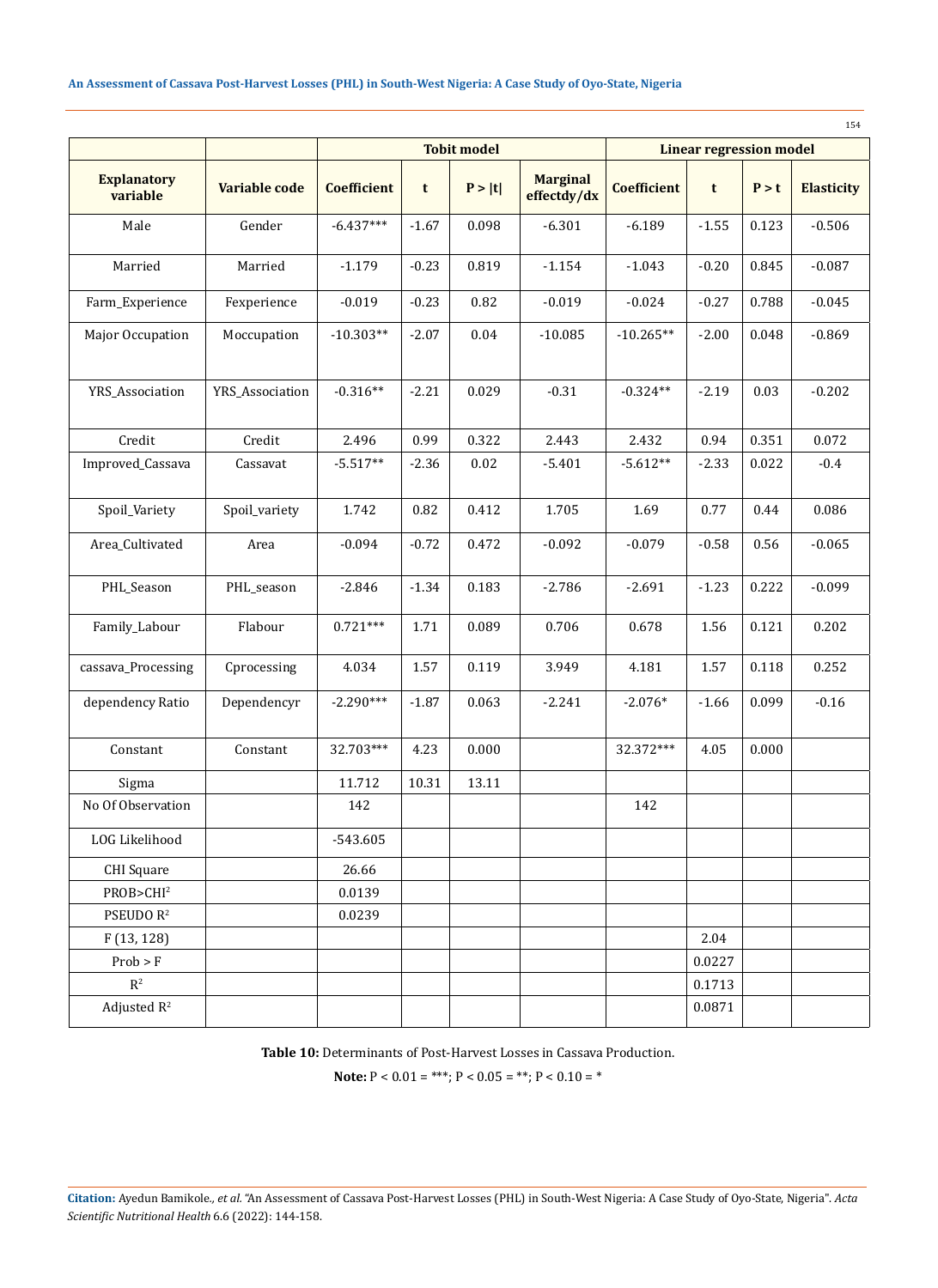155

machines; all the equipment except presser had tendency to increase % PHL. Use of knife for peeling significantly increased PHL (p < 0.01); it had the probability and intensity to increase PHL by 10.55%. However, presser machine significantly (p < 0.10) reduced PHL; it had probability and intensity of decreasing PHL by 7.01%.

| <b>Variables</b>         |                      | Coef.        | t        | P > t | dy/dx    |
|--------------------------|----------------------|--------------|----------|-------|----------|
| Age                      | Age                  | 0.119        | 1.110    | 0.267 | 0.091    |
| Gender                   | Gender               | $-0.230$     | $-0.040$ | 0.966 | $-0.176$ |
| Mstatus                  | Mstatus              | 12.051*      | 1.690    | 0.094 | 9.231    |
| Association_Membership   | Massociation         | $-7.675**$   | $-2.000$ | 0.048 | $-5.879$ |
| Credit                   | Credit               | 7.099*       | 1.800    | 0.074 | 5.437    |
| Family_Labour            | Flabour              | $-3.634***$  | $-2.780$ | 0.006 | $-2.784$ |
| Family_labour2           | Flabour <sup>2</sup> | $0.308***$   | 2.630    | 0.01  | 0.236    |
| Annual Cassava_Processed | Cassavap             | $0.119***$   | 2.600    | 0.01  | 0.092    |
| Garri                    | Garri                | 5.006        | 1.280    | 0.201 | 3.834    |
| Lafun                    | Lafun                | 10.885***    | 3.100    | 0.002 | 8.338    |
| Fufu                     | Fufu                 | $-0.300$     | $-0.090$ | 0.931 | $-0.230$ |
| Starch                   | Starch               | $-0.874$     | $-0.080$ | 0.937 | $-0.670$ |
| Siever                   | Siever               | 3.197        | 1.100    | 0.275 | 2.449    |
| Knife_peeler             | Pknife               | 13.778***    | 2.770    | 0.006 | 10.553   |
| Presser                  | Presser              | $-9.159*$    | $-1.670$ | 0.097 | $-7.016$ |
| Grater                   | Grater               | 7.992        | 1.430    | 0.155 | 6.121    |
| Constant                 | Constant             | $-29.841***$ | $-2.980$ | 0.003 |          |
| Sigma                    |                      | 14.555       |          |       |          |
| Number of Observation    |                      | 141          |          |       |          |
| LR chi2 (16)             |                      | 68.19        |          |       |          |
| Prob > chi2              |                      | 0.000        |          |       |          |
| Pseudo R2                |                      | 0.069        |          |       |          |
| Log likelihood           |                      | $-458.57$    |          |       |          |
|                          |                      |              |          |       |          |

**Table 11:** Determinants of PHL in cassava processing at a farm level.

**Note:**  $P < 0.01 =$ \*\*\*;  $P < 0.05 =$ \*\*;  $P < 0.10 =$ \*

### **Summary and Conclusion**

 The paper is on an assessment of cassava post-harvest losses in southwestern Nigeria using Oyo-State, as a case study. A multistage sampling technique was used with 3 agricultural zones randomly selected and 50 respondents from each of the zone were randomly selected and interviewed from the list made available by zonal Agricultural Development Program Managers. A structured questionnaire was used to collect responses from farmers on their experiences on post-harvest losses on cassava production and processing. Analysis of the data was done using descriptive statistics and econometric models where necessary. The average cassava farm size/household was bigger than the estimated national

average of 2 ha/household with an average cassava harvested of 32tons;the percentage post-harvest loss of the harvested cassava was 13% with 96% of farmers indicated experiencing PHL from harvesting to marketing. Improved varieties experience more losses (75%) than local varieties (25%). There is need for researcher to intervene in helping in curtailing these losses through development of varieties that are resistant to losses if there is to be sustainable production and development.

Losses based on seasons show that more cassava were lost in dry season (61.4%) compare to rainy season (38.6%). 78.8% of the farm households processed part of their cassava and almost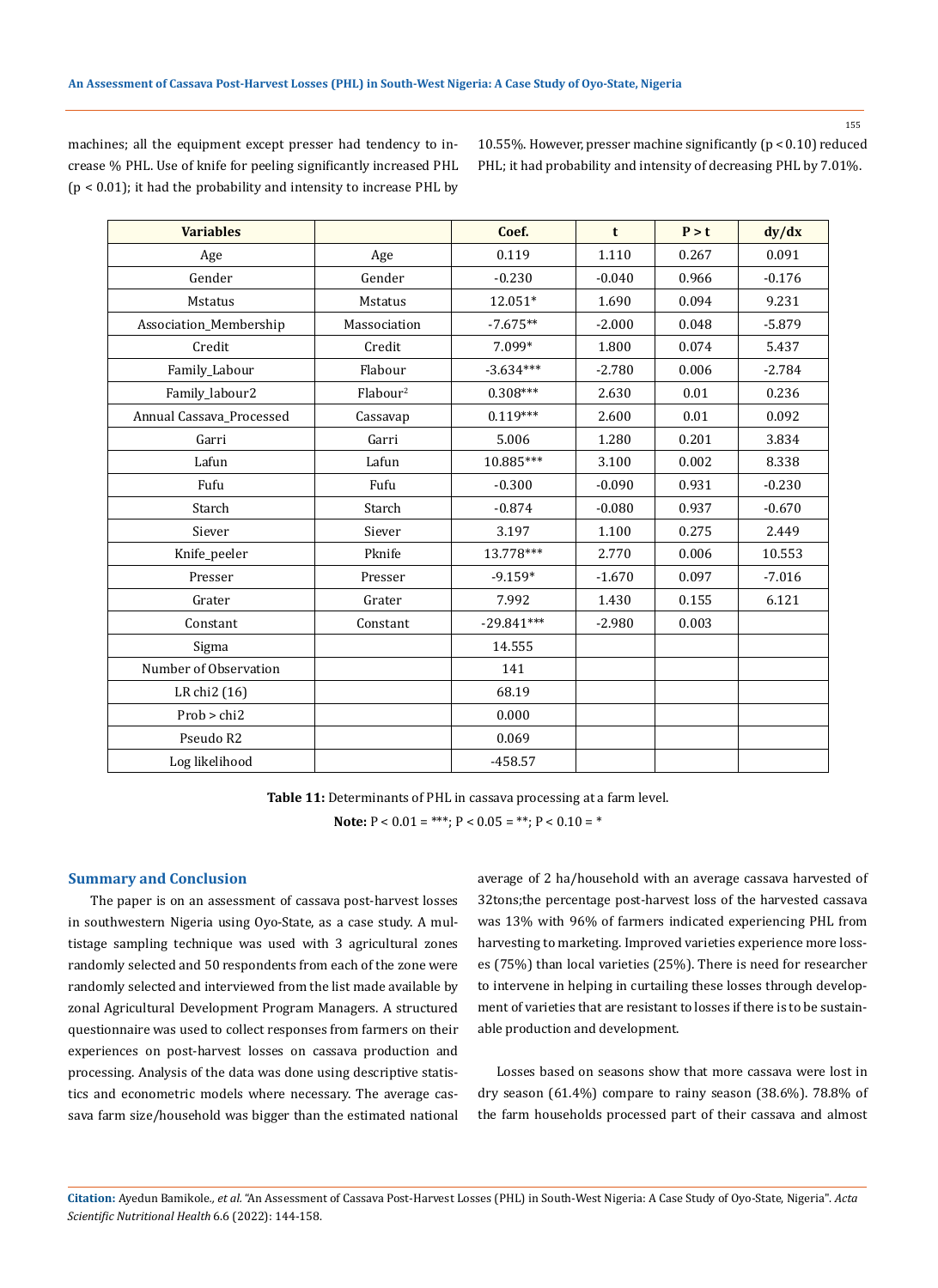(78.6%) of them experienced losses during processing. Popular products in Oyo state processed from cassava tuber include: gari, lafun, fufu and starch; of this starch is processed least by farming households. The highest PHL was from gari processing. The percentage of households that have processing equipment was low but accessibility was high. Data from the field was modeled using Tobit regression model to determine factors influencing PHL among cassava farmers. Being a female farmer/household head, years of membership of association, higher dependency ratio, and having non-farm occupation as a major occupation reduced the probability and intensity of PHL significantly. The result shows that the higher the number of members of household used for farming activities the more the PHL. Meaning that third phase of production function is applicable here, where using excess resources lead to diminishing returns due to poor management of resources.

In the same vein, Factors influencing post harvest losses among farmers that processed cassava tuber to other products were determined using Tobit model. The dependent variable was the percentage of cassava tuber reserved for processing lost during processing. The Tobit model result revealed married households incurred more PHL than single ones,access and obtaining credit and the percentage of annual cassava root processed were positively correlated with PHL. Belonging to an association and use of family labour, being a member of association were negatively correlated with PHL; however as the number of the family labour increased beyond a critical number, then PHL will start to increase (quadratic function a variable - family\_labour). In regards to types of products processed by farmers, only fufu and starch processing had tendency to reduce PHL although not significantly correlated. In another vein, processing of garri and lafun (cassava powder) had tendency of increasing PHL. In case of lafun, the tendency was significant (p < 0.01). The effect of processing equipment variables on PHL was also considered. The study considered the use of siever, knife\_peeler, grater and presser machines; all the equipment except presser had tendency to increase PHL. Use of knife for peeling significantly increased PHL. However, presser machine significantly reduced PHL.

Stakeholders should consider those factors influencing postharvest losses under production, and adapt it to curb PHL where necessary. Extension agents should consider the three stages of production function and pass it on to farmers on how to employ resources in an optimal way. There is also seasonal variation in PHL, measures to reduce PHL during dry season should be considered and researcher along with extension should work on improved cassava varieties with durable ability not to spoil after maturity, not just having higher yield. On processing, there are now processing machines like mechanical peelers that can be used to reduce PHL, Ministry of Agriculture can assist farmers both at federal and state levels to assist farmers in acquiring them or assisting them through subsidy. Better measures of producing cassava products should be considered as to reduce wastage during their productions.

### **Acknowledgement**

I am highly indebted to Socioeconomic Unit, IITA Ibadan for giving me an opportunity to supervise the collection of data at the time of the survey and to have access to the data for usage in this paper.

### **Bibliography**

- 1. Wink worth-Smith., *et al.* ["The Impact of Reducing Food Loss](http://foodfoolishbook.com/wp-content/themes/FoodFoolish%202015/images/Carrier-Nottingham-Report.pdf)  [in the Global Cold Chain \(2014\).](http://foodfoolishbook.com/wp-content/themes/FoodFoolish%202015/images/Carrier-Nottingham-Report.pdf)
- 2. [FAO. Food wastage footprint: Impacts on natural resources](https://www.fao.org/3/i3347e/i3347e.pdf)  [\(2013\).](https://www.fao.org/3/i3347e/i3347e.pdf)
- 3. Parfitt J., *et al.* ["Food waste within food supply chains: quanti](https://www.researchgate.net/publication/45659717_Food_Waste_within_Food_Supply_Chains_Quantification_and_Potential_for_Change_to_2050)[fication and potential for change to 2050".](https://www.researchgate.net/publication/45659717_Food_Waste_within_Food_Supply_Chains_Quantification_and_Potential_for_Change_to_2050) *Philosophical Trans[actions of The Royal Society B Biological Sciences](https://www.researchgate.net/publication/45659717_Food_Waste_within_Food_Supply_Chains_Quantification_and_Potential_for_Change_to_2050)* (2010).
- 4. [Oguntade. "Food losses in cassava and maize value chains in](https://books.google.co.in/books/about/Food_Losses_in_Cassava_and_Maize_Value_C.html?id=a9TTsgEACAAJ&redir_esc=y)  [Nigeria Analysis and recommendations for reduction strate](https://books.google.co.in/books/about/Food_Losses_in_Cassava_and_Maize_Value_C.html?id=a9TTsgEACAAJ&redir_esc=y)[gies" \(2013\).](https://books.google.co.in/books/about/Food_Losses_in_Cassava_and_Maize_Value_C.html?id=a9TTsgEACAAJ&redir_esc=y)
- 5. Godfray HC., *et al.* ["Food Security: The Challenge of Feeding 9](https://pubmed.ncbi.nlm.nih.gov/20110467/)  [Billion People".](https://pubmed.ncbi.nlm.nih.gov/20110467/) *Science* (2010): 327.
- 6. [FAO. Global Food Losses and Food Waste, Extent Causes and](https://www.worldcat.org/title/global-food-losses-and-food-waste-extent-causes-and-prevention-study-conducted-for-the-international-congress-save-food-at-interpack-2011-dusseldorf-germany/oclc/800037286?page=citation)  [Prevention. Study conducted for the](https://www.worldcat.org/title/global-food-losses-and-food-waste-extent-causes-and-prevention-study-conducted-for-the-international-congress-save-food-at-interpack-2011-dusseldorf-germany/oclc/800037286?page=citation)

[International Congress, SAVE FOOD! at Interpack, Düsseldorf,](https://www.worldcat.org/title/global-food-losses-and-food-waste-extent-causes-and-prevention-study-conducted-for-the-international-congress-save-food-at-interpack-2011-dusseldorf-germany/oclc/800037286?page=citation)  [Germany \(2011\).](https://www.worldcat.org/title/global-food-losses-and-food-waste-extent-causes-and-prevention-study-conducted-for-the-international-congress-save-food-at-interpack-2011-dusseldorf-germany/oclc/800037286?page=citation)

- 7. GIZ Deutsche Gesellschaft für Internationale Zusammenarbeit (GIZ). "Reducing postharvest losses conserves natural resources and saves money. Report of GFFA Expert panel discussion held on in Berlin (2013): 30.
- 8. [Orraca-Tetteh R. "A note on post-harvest physiology and stor](https://journals.sagepub.com/doi/pdf/10.1177/156482657800100101)age of Nigerian crops". *[Food and Nutrition Bulletin](https://journals.sagepub.com/doi/pdf/10.1177/156482657800100101)* 1.1 (1978): [40-43.](https://journals.sagepub.com/doi/pdf/10.1177/156482657800100101)
- 9. Olayemi FF., *et al.* ["Assessment of post harvestlosses of some](https://www.researchgate.net/publication/274427068_Assessment_of_Post_Harvest_Losses_of_Some_Selected_Crops_in_Eight_Local_Government_Areas_of_Rivers_State_Nigeria)  [selected crops in eight local government areas of rivers state,](https://www.researchgate.net/publication/274427068_Assessment_of_Post_Harvest_Losses_of_Some_Selected_Crops_in_Eight_Local_Government_Areas_of_Rivers_State_Nigeria)  Nigeria". *[Asian Journal of Rural Development](https://www.researchgate.net/publication/274427068_Assessment_of_Post_Harvest_Losses_of_Some_Selected_Crops_in_Eight_Local_Government_Areas_of_Rivers_State_Nigeria)* 2.1 (2012): 13-23.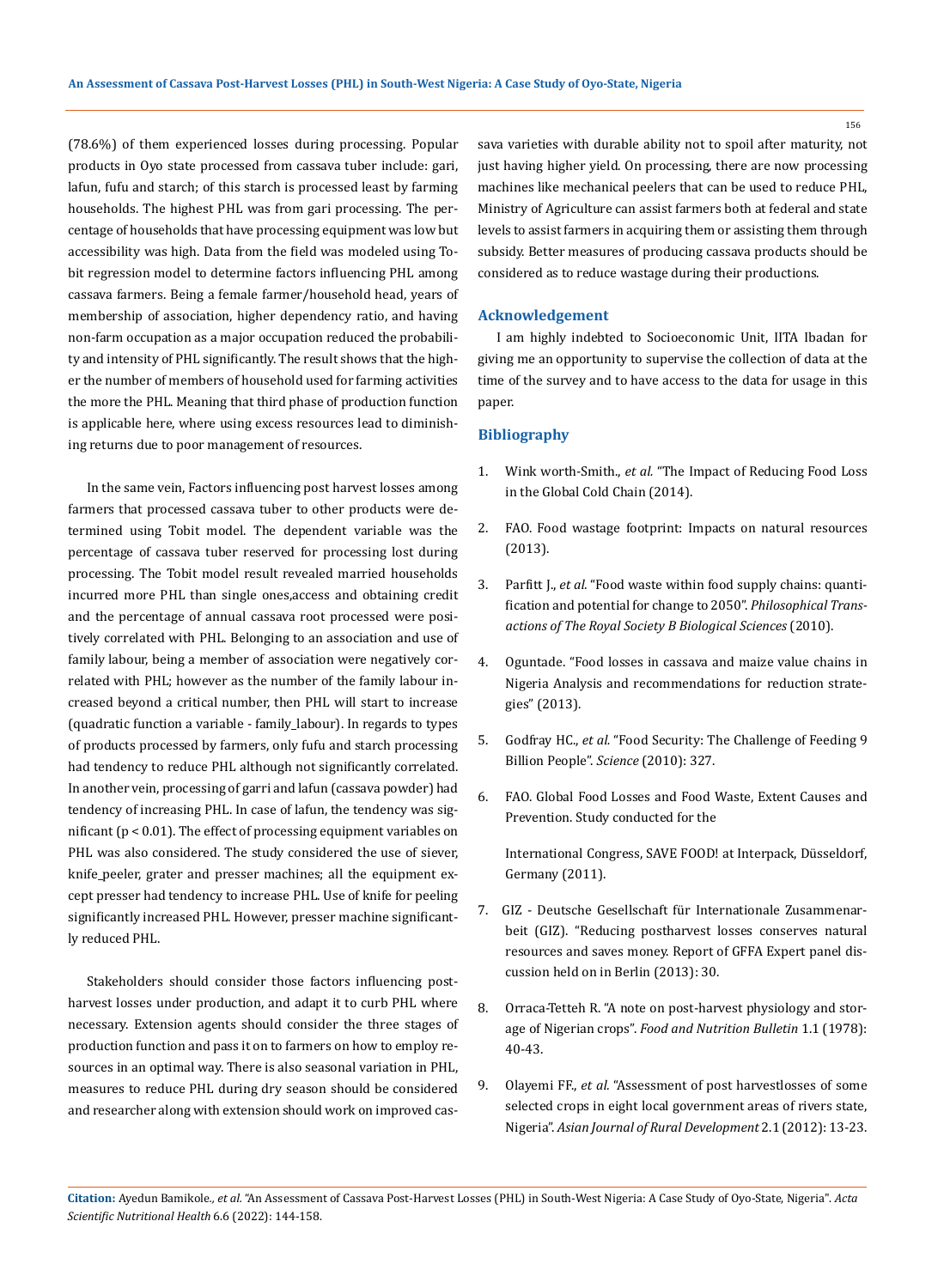- 10. Oni and Obiakor. "As Rivers State; Nigeria". *Asian Journal of Rural Development* (2002): 13-23
- 11. Enyiukwu DN., *et al.* ["Potentials of Hausa Potato \(Solenoste](https://www.researchgate.net/publication/313124311_Potentials_of_Hausa_Potato_Solenostemon_rotundifolius_Poir_J_K_Morton_and_Management_of_its_Tuber_Rot_in_Nigeria)[mon rotundifolius \(pour\) J.K. Morton and Mansemnt of its Tu](https://www.researchgate.net/publication/313124311_Potentials_of_Hausa_Potato_Solenostemon_rotundifolius_Poir_J_K_Morton_and_Management_of_its_Tuber_Rot_in_Nigeria)ber Rot in Nigeria". *[Greener Journal of Agronomy Forestry and](https://www.researchgate.net/publication/313124311_Potentials_of_Hausa_Potato_Solenostemon_rotundifolius_Poir_J_K_Morton_and_Management_of_its_Tuber_Rot_in_Nigeria)  Horticulture* [2.2 \(2014\): 027-037.](https://www.researchgate.net/publication/313124311_Potentials_of_Hausa_Potato_Solenostemon_rotundifolius_Poir_J_K_Morton_and_Management_of_its_Tuber_Rot_in_Nigeria)
- 12. [FAO. "Food Loss Assessments: Causes and Solutions" \(2014\)](https://www.fao.org/fileadmin/user_upload/save-food/PDF/Kenya_Food_Loss_Studies.pdf)
- 13. [Natural Resource Institute \(NRI\). "The Dynamics of Agricul](https://tind-customer-agecon.s3.amazonaws.com/a8b78a5d-4a17-4e7b-b234-86bd4be170f0?response-content-disposition=attachment%3B%20filename%2A%3DUTF-8%27%27sp02mo04.pdf&response-content-type=application%2Fpdf&X-Amz-Algorithm=AWS4-HMAC-SHA256&X-Amz-Expires=86400&X-Amz-Credential=AKIAXL7W7Q3XHXDVDQYS%2F20220323%2Feu-west-1%2Fs3%2Faws4_request&X-Amz-SignedHeaders=host&X-Amz-Date=20220323T112647Z&X-Amz-Signature=3d5f96d8f7e0b38a9ad862634e8d0aafaaaa7fba877b407275fd538df0d8e932)[tural Biotechnology Adoption: lessons from series rBST Use in](https://tind-customer-agecon.s3.amazonaws.com/a8b78a5d-4a17-4e7b-b234-86bd4be170f0?response-content-disposition=attachment%3B%20filename%2A%3DUTF-8%27%27sp02mo04.pdf&response-content-type=application%2Fpdf&X-Amz-Algorithm=AWS4-HMAC-SHA256&X-Amz-Expires=86400&X-Amz-Credential=AKIAXL7W7Q3XHXDVDQYS%2F20220323%2Feu-west-1%2Fs3%2Faws4_request&X-Amz-SignedHeaders=host&X-Amz-Date=20220323T112647Z&X-Amz-Signature=3d5f96d8f7e0b38a9ad862634e8d0aafaaaa7fba877b407275fd538df0d8e932)  Wisconsin 1994-2001". *[American Journal of Agricultural Eco](https://tind-customer-agecon.s3.amazonaws.com/a8b78a5d-4a17-4e7b-b234-86bd4be170f0?response-content-disposition=attachment%3B%20filename%2A%3DUTF-8%27%27sp02mo04.pdf&response-content-type=application%2Fpdf&X-Amz-Algorithm=AWS4-HMAC-SHA256&X-Amz-Expires=86400&X-Amz-Credential=AKIAXL7W7Q3XHXDVDQYS%2F20220323%2Feu-west-1%2Fs3%2Faws4_request&X-Amz-SignedHeaders=host&X-Amz-Date=20220323T112647Z&X-Amz-Signature=3d5f96d8f7e0b38a9ad862634e8d0aafaaaa7fba877b407275fd538df0d8e932)nomic*[, 86.1 \(2014\): 61-72.](https://tind-customer-agecon.s3.amazonaws.com/a8b78a5d-4a17-4e7b-b234-86bd4be170f0?response-content-disposition=attachment%3B%20filename%2A%3DUTF-8%27%27sp02mo04.pdf&response-content-type=application%2Fpdf&X-Amz-Algorithm=AWS4-HMAC-SHA256&X-Amz-Expires=86400&X-Amz-Credential=AKIAXL7W7Q3XHXDVDQYS%2F20220323%2Feu-west-1%2Fs3%2Faws4_request&X-Amz-SignedHeaders=host&X-Amz-Date=20220323T112647Z&X-Amz-Signature=3d5f96d8f7e0b38a9ad862634e8d0aafaaaa7fba877b407275fd538df0d8e932)
- 14. Abdoulaye T., *et al.* "Awareness and use of improved cassava varieties and processing Technologies". *Journal of Development and Agricultural Economics* 6.2 (2014): 67- 75.
- 15. Rahmawati RS., *et al.* ["Postharvest physiological deterioration](https://www.researchgate.net/publication/350079112_Postharvest_physiological_deterioration_in_cassava_potential_problems_possible_inhibition_and_resistant_level_identification)  [in cassava: potential problems, possible inhibition, and resis](https://www.researchgate.net/publication/350079112_Postharvest_physiological_deterioration_in_cassava_potential_problems_possible_inhibition_and_resistant_level_identification)tant level identification". *[Earth and Environmental Science](https://www.researchgate.net/publication/350079112_Postharvest_physiological_deterioration_in_cassava_potential_problems_possible_inhibition_and_resistant_level_identification)* 694 [\(2021\): 012035.](https://www.researchgate.net/publication/350079112_Postharvest_physiological_deterioration_in_cassava_potential_problems_possible_inhibition_and_resistant_level_identification)
- 16. [Knoth J. "Le stockage traditionnel de l'igname et du manioc](https://www.fao.org/in-action/inpho/publications/detail/fr/c/363/)  [et son amelioration". Hambourg, GTZ-Post-harvest Project](https://www.fao.org/in-action/inpho/publications/detail/fr/c/363/)  [\(1993\): 95.](https://www.fao.org/in-action/inpho/publications/detail/fr/c/363/)
- 17. Naziri Diego., *et al.* ["The diversity of post-harvest losses in cas](https://www.researchgate.net/publication/270876339_The_diversity_of_postharvest_losses_in_cassava_value_chains_in_selected_developing_countries)[sava value chains in selected developing countries".](https://www.researchgate.net/publication/270876339_The_diversity_of_postharvest_losses_in_cassava_value_chains_in_selected_developing_countries) *Journal of [Agriculture and Rural Development in the Tropics and Subtrop](https://www.researchgate.net/publication/270876339_The_diversity_of_postharvest_losses_in_cassava_value_chains_in_selected_developing_countries)ics* [115 \(2014\): 111-123.](https://www.researchgate.net/publication/270876339_The_diversity_of_postharvest_losses_in_cassava_value_chains_in_selected_developing_countries)
- 18. Zorya S., *et al.* ["Missing food: the case of post harvestgrain loss](https://reliefweb.int/report/world/missing-food-case-postharvest-grain-losses-sub-saharan-africa)[es in sub-Saharan Africa" \(2011\).](https://reliefweb.int/report/world/missing-food-case-postharvest-grain-losses-sub-saharan-africa)
- 19. [Kaminski J and Christiaensen. "Post-harvest loss in sub-Sa](https://www.sciencedirect.com/science/article/abs/pii/S221191241400042X)[haran Africa-what do farmers say?"](https://www.sciencedirect.com/science/article/abs/pii/S221191241400042X) *Global Food Security* 3.3 [\(2014\): 149-158.](https://www.sciencedirect.com/science/article/abs/pii/S221191241400042X)
- 20. Wanjiku Agnes Njoki. "Socio-cultural and economic factors influencing household post-harvest cereal loss in wikililye location, kitui county, kenya; unpublished thesis submitted in partial fulfillment of the requirements for the award of the degree of master of arts in sociology in the school of humanities and social sciences, south eastern kenya university (2018).
- 21. Mebratie MA., *et al.* ["Determinants of Post-harvest Banana](https://www.semanticscholar.org/paper/Determinants-of-Postharvest-Banana-Loss-in-the-of-Mebratie-Haji/aec06cd5b46943bfa88d3befae7e46295401199e)  [Loss in the Marketing Chain of Central Ethiopia".](https://www.semanticscholar.org/paper/Determinants-of-Postharvest-Banana-Loss-in-the-of-Mebratie-Haji/aec06cd5b46943bfa88d3befae7e46295401199e) *Food Science [and Quality Management](https://www.semanticscholar.org/paper/Determinants-of-Postharvest-Banana-Loss-in-the-of-Mebratie-Haji/aec06cd5b46943bfa88d3befae7e46295401199e)* 37 (2015): 52-63.
- 22. Enoch Mutebi Kikulwe., *et al.* ["Post-harvest Losses and their](https://www.researchgate.net/publication/326271310_Postharvest_Losses_and_their_Determinants_A_Challenge_to_Creating_a_Sustainable_Cooking_Banana_Value_Chain_in_Uganda)  [Determinants: A Challenge to Creating a Sustainable Cook](https://www.researchgate.net/publication/326271310_Postharvest_Losses_and_their_Determinants_A_Challenge_to_Creating_a_Sustainable_Cooking_Banana_Value_Chain_in_Uganda)[ing Banana Value Chain in Uganda".](https://www.researchgate.net/publication/326271310_Postharvest_Losses_and_their_Determinants_A_Challenge_to_Creating_a_Sustainable_Cooking_Banana_Value_Chain_in_Uganda) *Sustainability* 10.2381 [\(2018\): 14-19.](https://www.researchgate.net/publication/326271310_Postharvest_Losses_and_their_Determinants_A_Challenge_to_Creating_a_Sustainable_Cooking_Banana_Value_Chain_in_Uganda)
- 23. Woodsong.
- 24. Bokusheva R., *et al.* ["Factors determining the adoption and](https://tind-customer-agecon.s3.amazonaws.com/b489acdd-da3d-48a8-bf05-2d121471ca9a?response-content-disposition=attachment%3B%20filename%2A%3DUTF-8%27%27Postcosecha_IAAE_2012.pdf&response-content-type=application%2Fpdf&X-Amz-Algorithm=AWS4-HMAC-SHA256&X-Amz-Expires=86400&X-Amz-Credential=AKIAXL7W7Q3XHXDVDQYS%2F20220323%2Feu-west-1%2Fs3%2Faws4_request&X-Amz-SignedHeaders=host&X-Amz-Date=20220323T113036Z&X-Amz-Signature=2dc206c80996859006b130b4a9c6a9f292217c087025a330071ec0454073a5af)  [impact of a post harveststorage technology".](https://tind-customer-agecon.s3.amazonaws.com/b489acdd-da3d-48a8-bf05-2d121471ca9a?response-content-disposition=attachment%3B%20filename%2A%3DUTF-8%27%27Postcosecha_IAAE_2012.pdf&response-content-type=application%2Fpdf&X-Amz-Algorithm=AWS4-HMAC-SHA256&X-Amz-Expires=86400&X-Amz-Credential=AKIAXL7W7Q3XHXDVDQYS%2F20220323%2Feu-west-1%2Fs3%2Faws4_request&X-Amz-SignedHeaders=host&X-Amz-Date=20220323T113036Z&X-Amz-Signature=2dc206c80996859006b130b4a9c6a9f292217c087025a330071ec0454073a5af) *Food Security* 4.2 [\(2012\): 279-293.](https://tind-customer-agecon.s3.amazonaws.com/b489acdd-da3d-48a8-bf05-2d121471ca9a?response-content-disposition=attachment%3B%20filename%2A%3DUTF-8%27%27Postcosecha_IAAE_2012.pdf&response-content-type=application%2Fpdf&X-Amz-Algorithm=AWS4-HMAC-SHA256&X-Amz-Expires=86400&X-Amz-Credential=AKIAXL7W7Q3XHXDVDQYS%2F20220323%2Feu-west-1%2Fs3%2Faws4_request&X-Amz-SignedHeaders=host&X-Amz-Date=20220323T113036Z&X-Amz-Signature=2dc206c80996859006b130b4a9c6a9f292217c087025a330071ec0454073a5af)
- 25. Barham BC., *et al.* ["A comparative analysis of recombinant Bo](https://www.google.com/search?client=firefox-b-d&q=A+comparative+analysis+of+recombinant+Bovine+Somatotropin+Adoption+Across+Major+U.S.+Dairy+Regio)[vine Somatotropin Adoption Across Major U.S. Dairy Region".](https://www.google.com/search?client=firefox-b-d&q=A+comparative+analysis+of+recombinant+Bovine+Somatotropin+Adoption+Across+Major+U.S.+Dairy+Regio)  [Paper ssrn.com \(2004\).](https://www.google.com/search?client=firefox-b-d&q=A+comparative+analysis+of+recombinant+Bovine+Somatotropin+Adoption+Across+Major+U.S.+Dairy+Regio)
- 26. Ersado L., *et al.* ["Productivity and land enhancing technologies](https://www.jstor.org/stable/30139558)  [in northern Ethiopia: Health, public investments, and sequen](https://www.jstor.org/stable/30139558)tial adoption". *[American Journal of Agricultural Economics](https://www.jstor.org/stable/30139558)* [86.2 \(2004\): 321-331.](https://www.jstor.org/stable/30139558)
- 27. Guo G., *et al.* ["The impact of aging agricultural labor popula](https://www.hindawi.com/journals/mpe/2015/730618/)[tion on farmland output: from the perspective of farmer pref](https://www.hindawi.com/journals/mpe/2015/730618/)erences". *[Mathematical Problems in Engineering](https://www.hindawi.com/journals/mpe/2015/730618/)* (2015).
- 28. [Morris ML and Doss CR. "How does gender affect the adoption](https://www.sciencedirect.com/science/article/abs/pii/S0169515000000967)  [of agricultural innovations? The case of improved maize tech](https://www.sciencedirect.com/science/article/abs/pii/S0169515000000967)[nology in Ghana". In annual meeting of the American](https://www.sciencedirect.com/science/article/abs/pii/S0169515000000967) *Agricul[tural Economics Association,](https://www.sciencedirect.com/science/article/abs/pii/S0169515000000967)* Nashville, August (1999): 8-11.
- 29. [Simatele MC. "Food production in Zambia: The impact of se](https://media.africaportal.org/documents/RP159.pdf)[lected structural adjustment policies" \(2006\).](https://media.africaportal.org/documents/RP159.pdf)
- 30. [Heshmati A. "Economic Transformation for Poverty Reduction](https://www.routledge.com/Economic-Transformation-for-Poverty-Reduction-in-Africa-A-Multidimensional/Heshmati/p/book/9780367219468)  [in Africa: A Multidimensional Approach". Taylor and Francis](https://www.routledge.com/Economic-Transformation-for-Poverty-Reduction-in-Africa-A-Multidimensional/Heshmati/p/book/9780367219468)  [\(2017\).](https://www.routledge.com/Economic-Transformation-for-Poverty-Reduction-in-Africa-A-Multidimensional/Heshmati/p/book/9780367219468)
- 31. Omotilewa OJ., *et al.* ["Impacts of Improved Storage Technol](https://econpapers.repec.org/paper/agsaaae16/246454.htm)[ogy among Smallholder Farm Households in Uganda. 121 In](https://econpapers.repec.org/paper/agsaaae16/246454.htm)  [2016 AAAE Fifth International Conference, September 23 to](https://econpapers.repec.org/paper/agsaaae16/246454.htm)  26, 2016, Addis Ababa, Ethiopia". *[African Association of Agri](https://econpapers.repec.org/paper/agsaaae16/246454.htm)[cultural Economists](https://econpapers.repec.org/paper/agsaaae16/246454.htm)* (AAAE) (2016).
- 32. Gitonga ZM., *et al.* ["Impact of metal silos on households' maize](https://www.sciencedirect.com/science/article/abs/pii/S0306919213001097)  [storage, storage losses and food security: An application of a](https://www.sciencedirect.com/science/article/abs/pii/S0306919213001097)  [propensity score matching".](https://www.sciencedirect.com/science/article/abs/pii/S0306919213001097) *Food Policy* 43 (2013): 44-55.
- 33. Jones RK., *et al.* ["Planting date, harvest date, and irrigation ef](https://www.apsnet.org/publications/phytopathology/backissues/Documents/1981Abstracts/Phyto71_810.htm)[fects on infection and aflatoxin production by Aspergillus fla](https://www.apsnet.org/publications/phytopathology/backissues/Documents/1981Abstracts/Phyto71_810.htm)[vus in field corn".](https://www.apsnet.org/publications/phytopathology/backissues/Documents/1981Abstracts/Phyto71_810.htm) *Development* 19 (1981): 32.